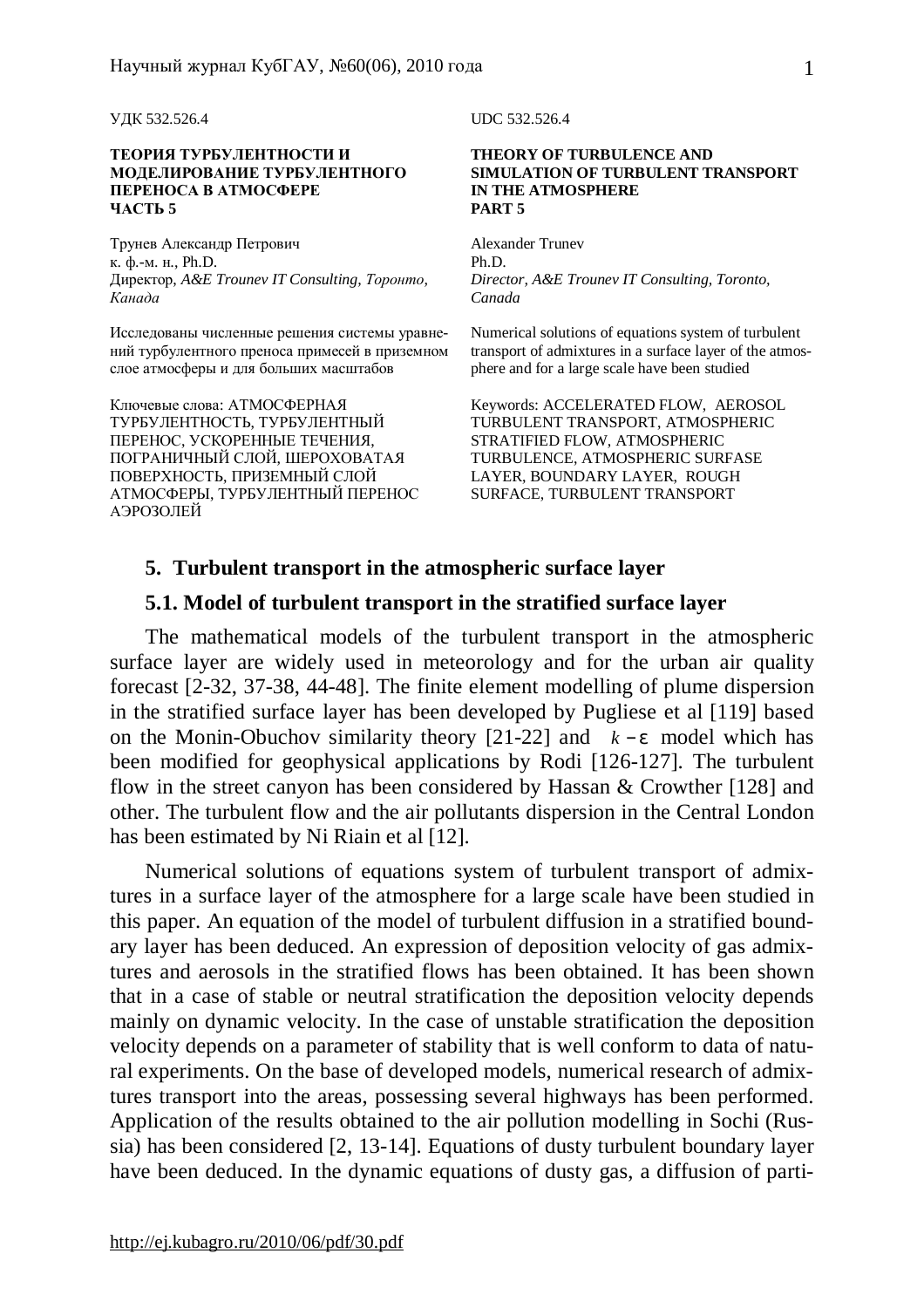cles has been taken into consideration owing to their Brownian motion as well as a velocity of particles generation, in a type of aerosols, during a process of a vapour phase condensation. The problem of particles' diffusion over industrial area with a prescribed value of emission has been considered. An exact solution of a task has been obtained with a prescribed value of emission in a kind of periodic function by which a daily rhythm of waste produced by traffic and enterprises is being modelled. Qualitative conformation of the solutions obtained to the data of experiments is emphasized.

The turbulence theory developed in the previously sections can be used to estimate the turbulent transport in the atmospheric surface layer. Let us consider the solutions of the equation system (2.10) at the large distance from the wall. In this case the main parameter characterized the turbulent flow is the streamwise velocity  $y = u^+$ . Using the new variable  $V = I \operatorname{Arsh}(z/I)$  the equation system (2.10) can be transformed as follows:

$$
\frac{\eta y}{\eta t} + \frac{W}{\text{ch}(V/I)} \frac{\eta y}{\eta V} = n \frac{\eta^2 y}{\eta V^2}
$$
\n
$$
\frac{\eta \tilde{T}}{\eta t} + \frac{W}{\text{ch}(V/I)} \frac{\eta \tilde{T}}{\eta V} = \frac{n}{\text{Pr}} \frac{\eta^2 \tilde{T}}{\eta V^2}
$$
\n
$$
\frac{\eta \tilde{F}}{\eta t} + \frac{W}{\text{ch}(V/I)} \frac{\eta \tilde{F}}{\eta V} = D \frac{\eta^2 \tilde{F}}{\eta V^2}
$$
\n(5.1)

To close the system (5.1) we can use the equation (2.13) written in the inner layer variables, thus

$$
\frac{\int \int 2W^{+}}{\int x \int t} + W^{+} \frac{\int \int 2W^{+}}{\int x^{2}} - \frac{1}{I^{+}} \frac{\int \int 2W}{\int x} (1 + x^{2}) \frac{\int \int 2W^{+}}{\int x^{2}} dx}{\int x^{2}} dx = \frac{x}{1 + x^{2}} \frac{\int \int 2W^{+}}{\int t} + \frac{b_{0}x(\tilde{r}/r_{0} - 1)}{1 + x^{2}} \tag{5.2}
$$

where  $W^+ = \tilde{W} / u_*, b_0 = I g / u_*^2$ .  $\int g/u_*^2$ 

In case of a neutral stratification for  $z \gg l$  the contribution of the vertical velocity in the turbulent transport is so small value that can be neglected. Therefore the equation system (5.1) can be simplified and rewritten in the classical diffusion equation form:

$$
\frac{\eta y}{\eta t} = n \frac{\eta^2 y}{\eta V^2}
$$
\n
$$
\frac{\eta \tilde{T}}{\eta t} = \frac{n}{\Pr} \frac{\eta^2 \tilde{T}}{\eta V^2}, \qquad \frac{\eta \tilde{F}}{\eta t} = D \frac{\eta^2 \tilde{F}}{\eta V^2}
$$
\n(5.3)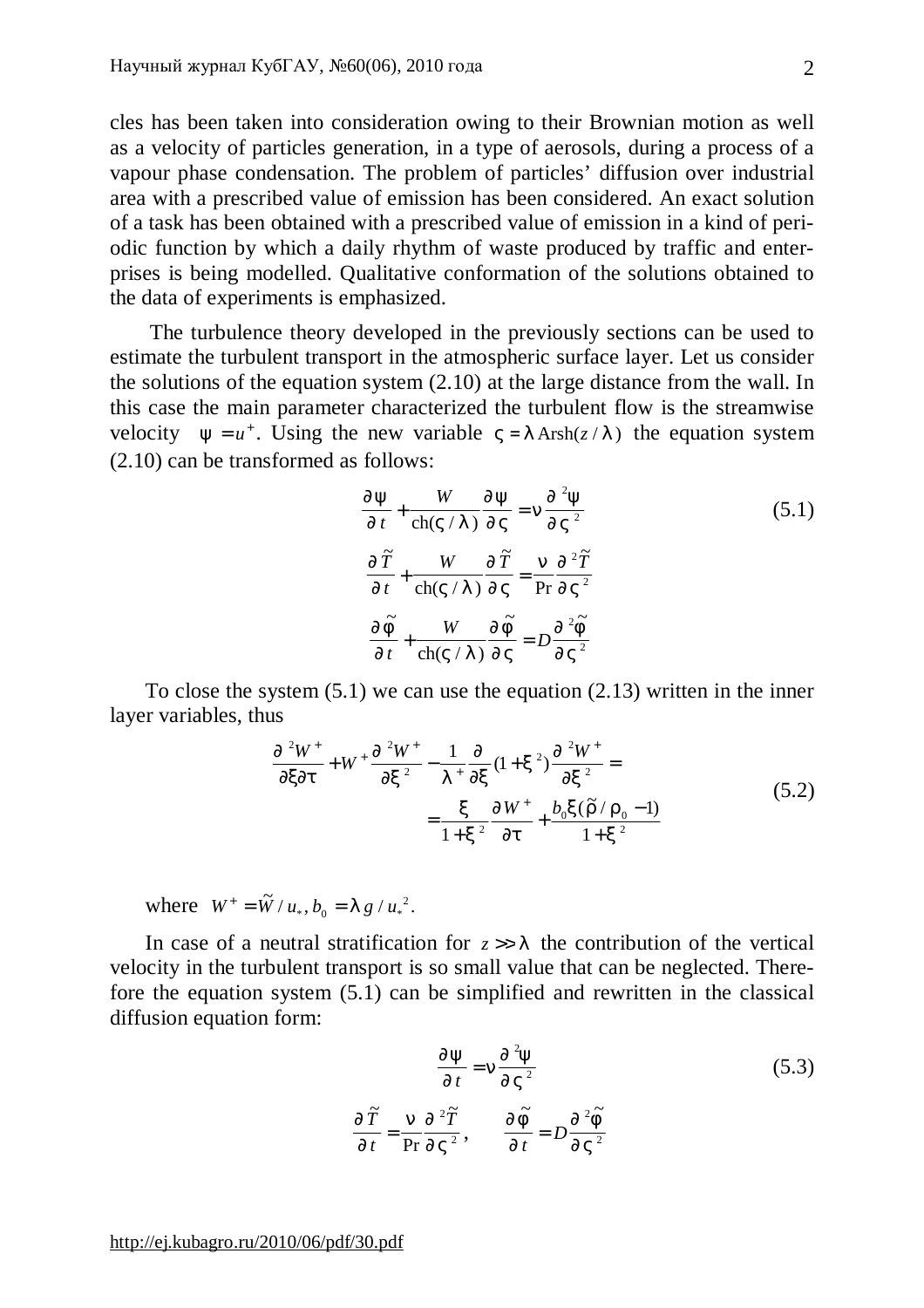In the boundary layer the general solution of the equation system (5.3) can be expressed as a linear function of the variable *V* ,

$$
y = a_1 + b_1 V
$$
,  $\tilde{T} = a_2 + b_2 V$ ,  $\tilde{f} = a_3 + b_3 V$ ,  $V \approx 1 \ln(2z / I)$ ,

where the parameters  $a_i, b_i$ , can be estimated from the solution of the inner layer problem or from the experimental data.

As it follows from the equation system (5.3) and from the boundary layer solutions, the molecular transport parameters (for example, the kinematic viscosity) have a sense only in the non-stationary turbulent flow, and in the steadystate flow the molecular transport parameters fall out from the problem. It should be noted, that the main experimental data has been obtained for the steady-state turbulent flows, in which the universal logarithmic profile of the mean velocity and temperature has been established. According to the equations (5.2) the molecular transport parameter effect can be found in the turbulent flow, the mean velocity of which vary in time or in space rather quickly. For instance, in the turbulent flow in pressure gradient, as it was established in the previous chapter, the dimensionless acceleration parameter is direct proportional to the molecular viscosity, i.e., *x*  $U_0 \frac{\partial U}{\partial x}$ *u g* ∂  $\frac{1}{a^*} = \frac{n}{1-a} U_0 \frac{\partial U_0}{\partial x}$ \*  $\frac{1}{k u_*^3}$   $\frac{1}{2}$ \*  $\frac{n}{\sqrt{2}}U_0\frac{\partial U_0}{\partial \sqrt{2}}$ .

The model of turbulent transport in the stratified surface layer can be derived from the equation system (5.1). As it has been shown in the section 4.2 there is  $\lim_{x\to\infty} j(x) = j_0(B)$ , where  $j_0(B)$  is a function of the stability parameter. Practical we have *j*  $(x) \approx j_0(B)$  for  $x \ge x_0$ , where  $x_0 \approx 10^2$ . Therefore for  $x >> x_0$ :  $W^+ = W_0^+ - j_{0}(x - x_0)$ ,  $W_0^+ = W^+(x_0)$ , hence the first equation (5.1) can be rewritten as

$$
\frac{\mathcal{J}y}{\mathcal{J}t} + \Delta W \frac{\mathcal{J}y}{\mathcal{J}V} = n \frac{\mathcal{J}^2 y}{\mathcal{J}V^2}
$$
(5.4)

where  $\Delta W = -u_* \mathbf{j}_{0}(B)$ .

In the steady-state turbulent flow, when  $y \approx u^+$ , the first integral of the equation (5.4) is given by

$$
\Pi_1 = kI^+ \Delta W u - K_z \frac{\P u}{\P z} \tag{5.5}
$$

Here  $\Pi_1 = u^2$  is the momentum turbulent flux in the surface layer,  $K_z = k u_z z$ is the standard vertical diffusion coefficient in the neutral stratified turbulent flow.

Consequently the turbulent heat flux can be written as follows

$$
\frac{\Pi_{T}}{r c_{p} T_{*}} = k l_{T}^{+} \Delta W T^{+} - K_{z} \frac{\partial T^{+}}{\partial z}
$$
 (5.6)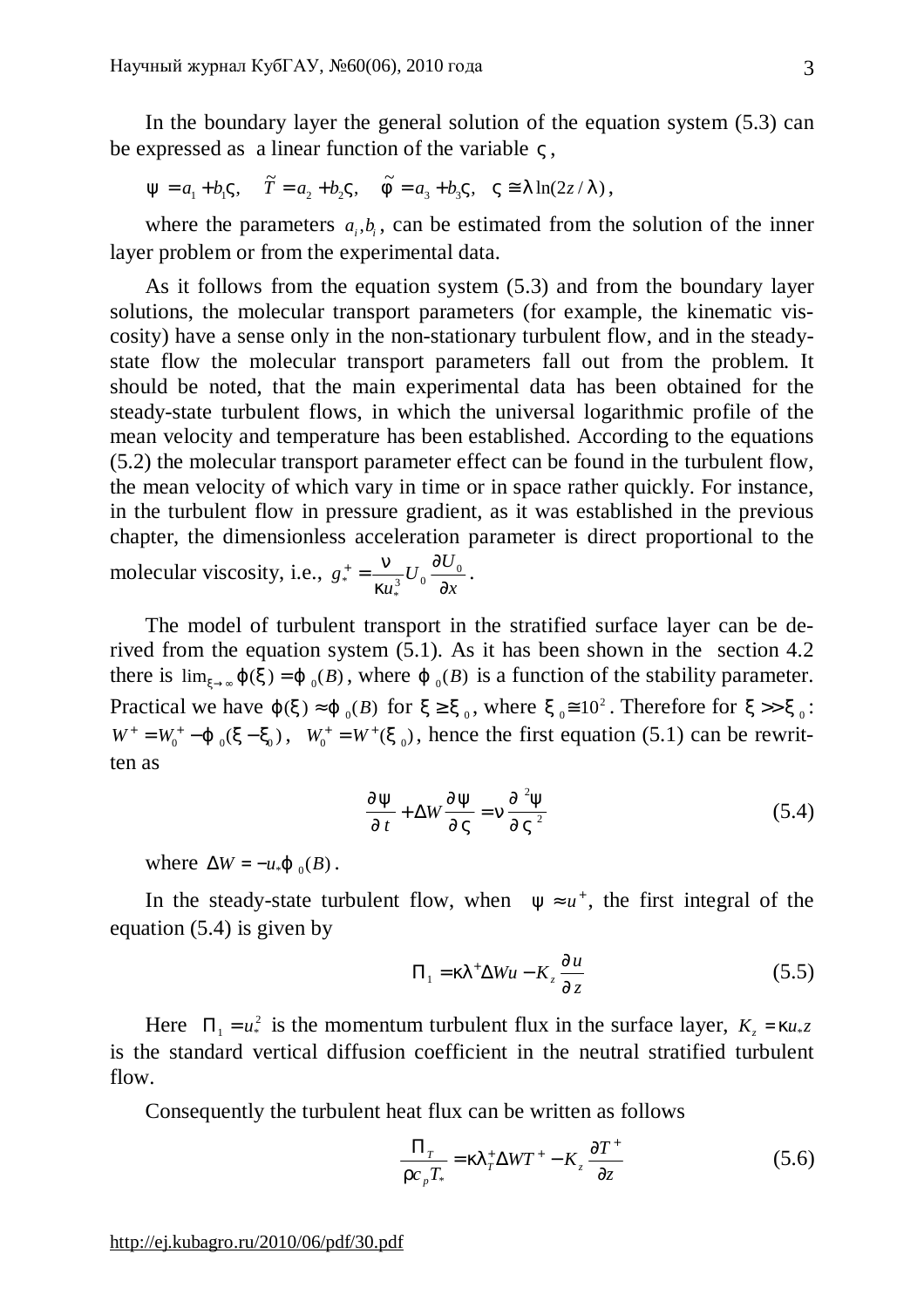where  $\Pi_{T} = r c_{p} u_{*} T_{*}$  is the turbulent heat flux in the surface layer,  $I_T^+ = I_0^+(1+0.217 \ln \text{Pr})/\text{Pr}$ . Note, that for the atmospheric flows the Prandtl number is about  $Pr \approx 0.7$ .

In the case of the impurity turbulent transport we can suppose that the impurity concentration turbulent flux has a constant value in the surface layer (the Monin-Obuchov similarity theory)

$$
\Pi_f / f_* = k l_f^+ \Delta W f^+ - K_z \frac{\partial f^+}{\partial z}
$$
 (5.7)

where  $\Pi_f = u_* f_*$  is the turbulent impurity concentration flux,  $f_*$  is the impurity concentration turbulent scale,  $I_{f}^{+}=I_{0}^{+}(1+0.217\ln(Sc))/Sc$ . Integrated the equation (5.7) we have the impurity concentration profile in the stratified turbulent flow as follows

$$
f = \frac{\Pi_f}{kI_f^+ \Delta W} + \left(f_g - \frac{\Pi_f}{kI_f^+ \Delta W}\right) \exp\left(\frac{I_f^+ \Delta W}{u_*} \ln \frac{z_1}{z_0}\right)
$$

where  $f_g = f(z_0)$  is the impurity concentration for  $z = z_0$ .

The important parameter, widely used in the environmental problems, is the deposition velocity which can be defined as  $u_d = \prod_f / f_g$ . Practically to estimate the deposition velocity we can use the impurity concentration profile for  $z_1 = H$ , then we have

$$
u_{d} = \frac{\Pi_{f}}{f_{g}} = kI_{f}^{+}\Delta W \frac{\overline{f}_{0} - \exp\left(\frac{I_{f}^{+}\Delta W}{u_{*}}\ln\frac{H}{z_{0}}\right)}{1 - \exp\left(\frac{I_{f}^{+}\Delta W}{u_{*}}\ln\frac{H}{z_{0}}\right)}
$$
(5.8)

where  $\overline{f}_0 = f(H)/f_g$ , *H* is the boundary layer height.

In the case of the neutral and slow stable stratification when  $\Delta W \rightarrow 0$  we have from (5.8)  $u_d = k u_* (\overline{F}_0 - 1) / \ln(H / z_0)$ , thus the deposition velocity depends mainly on the turbulent velocity scale  $u_*$ .

In the case of the unstable stratification the deposition velocity mainly depends on the vertical velocity Δ*W* which increases when the parameter  $B = n / (u_* k L)$  decreases. The deposition velocity equation (5.8) is in a good agreement with the experimental data by Labatut et al [129] - see Figure 5.1. The solid lines shown in Figure 5.1 have been computed on  $(5.8)$  for Sc = 0.8 (ozone) and for  $Sc = 2.15$  (sulphur aerosol) and for the typical range of the turbu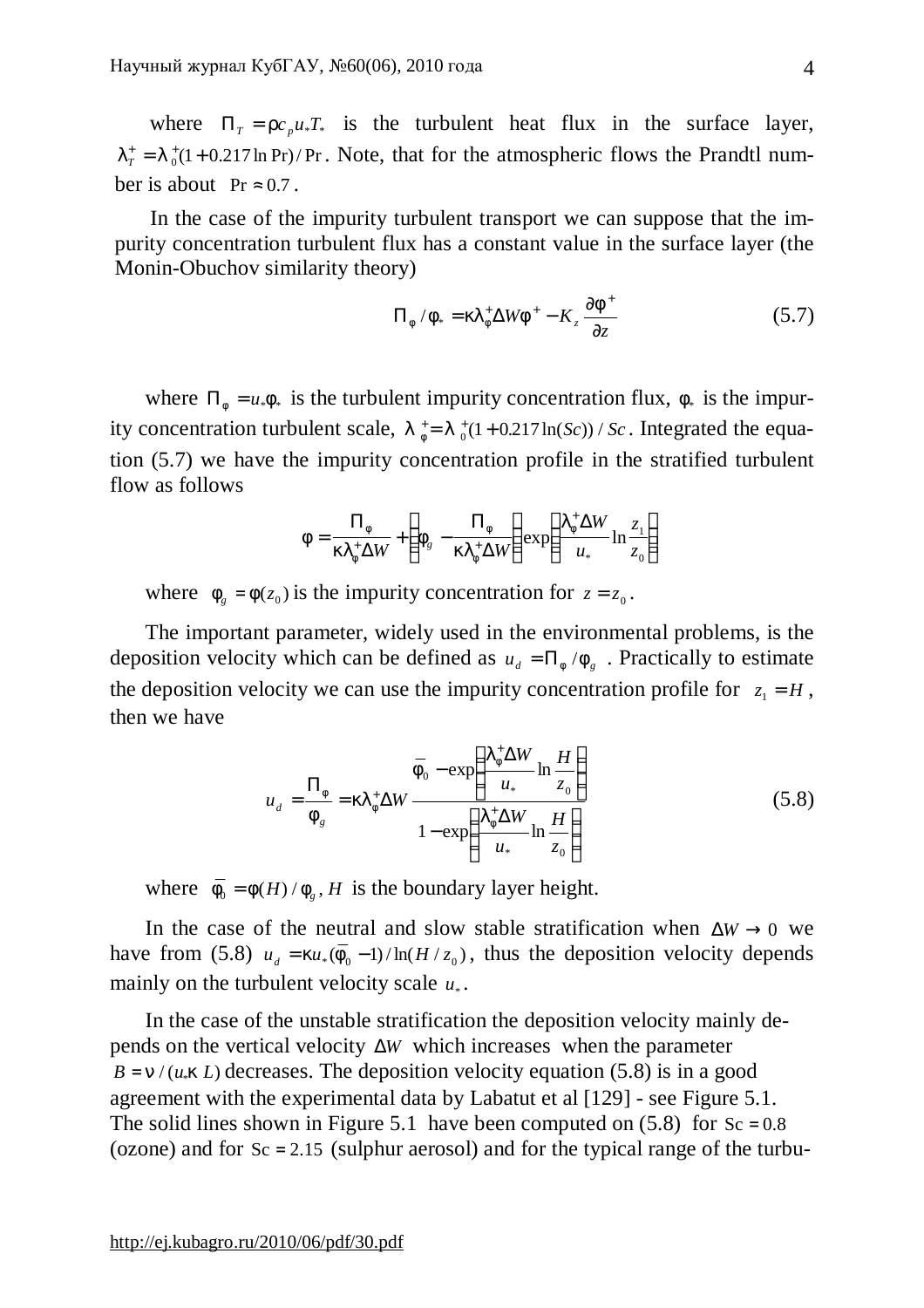lent velocity scale as well as for  $u_* = 0.36$  m/s and for the typical range of the aerosols Schmidt numbers.



Figure 5.1: The deposition velocity versus the stability parameter for the unstable stratified flows. The solid lines are computed on (5.8). The experimental data for the sulfur aerosols by Labatut et al [129] are shown by the square symbols. The ozone deposition data [129] are shown in the right bottom part

# **5.2. Numerical modelling of air pollutants turbulent transport in region with several roads**

# **5.2.1. Turbulent transport model description**

The model of the turbulent transport in the atmospheric surface layer over the region with several roads can be derived from the third equation (5.1) as follows

$$
\frac{\partial C}{\partial t} + U_x \frac{\partial C}{\partial x} + U_y \frac{\partial C}{\partial y} + kI_f^+ \Delta W \frac{\partial C}{\partial z} = \frac{\partial}{\partial z} K_z \frac{\partial C}{\partial z}
$$
(5.9)

where  $C(t, x, y, z) = \langle f \rangle$  is the mean impurity concentration,  $U_x, U_y$  are the wind velocity component profiles, Δ*W* is the mean velocity of the vertical transport produced by the buoyancy forces in the stratified flow,  $K_z = k u_{\ast} z$  is the standard turbulent transport parameter,  $k = 0.41$  is the Karman constant,  $u_*$  is the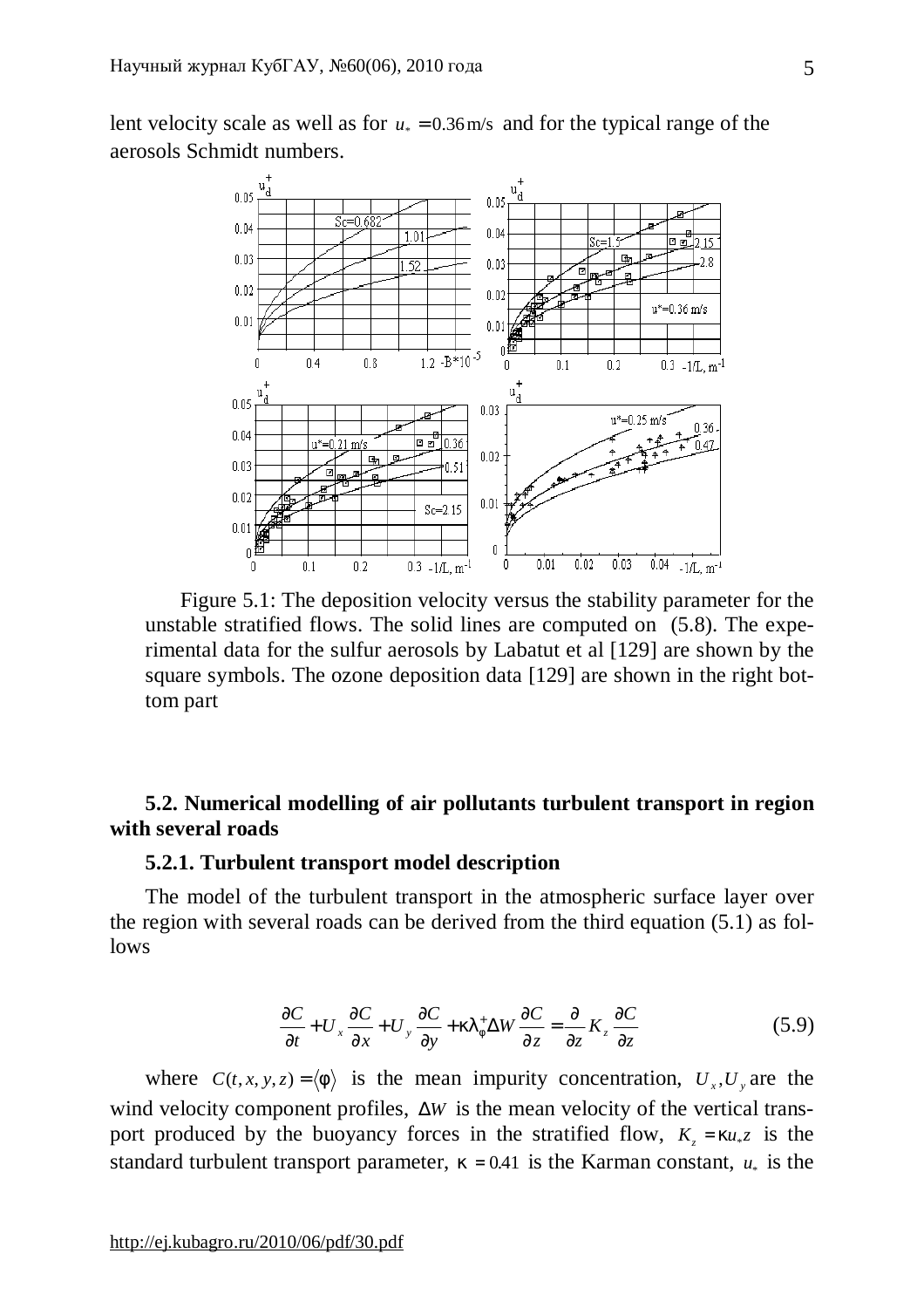turbulent velocity scale (the friction velocity),  $l^+$  = 8.71(1 + 0.217 ln(*Sc*)) / *Sc*, *Sc* = *n* / *D* is the Schmidt number calculated on the molecular diffusion parameter and the air kinematic viscosity.

The mean vertical transport dimensionless parameter depends on the stability parameter as

$$
\Delta W^{+} = \begin{cases} -2.85(-B)^{\frac{1}{2}}, & L < 0\\ 19.93B^{\frac{1}{2}}, & L > 0 \end{cases}
$$
(5.10)

 $\Delta W^+ = \Delta W / u_*$ ,  $B = n / (u_* k L)$ ,  $L = -u_*^3 r c_p T_0 / (k g q_H)$  is the Monin-Obuchov stability parameter.

In case of the spatial homogenous, stable-state turbulent flow the wind velocity profile can be estimated from the equations system (4.11) rewritten for this case as follows:

$$
\frac{dC}{dx} = j,
$$
\n(5.11)  
\n
$$
(1+x^2)\frac{d^2j}{dx^2} + (I_0^+c + 2x)\frac{dj}{dx} = -B_0\frac{xI_0^2T^+}{1+x^2}
$$
\n
$$
\frac{du^+}{dz^+} = \frac{e^{-t}}{\sqrt{1 + (z^+ / I_0^+)^2}},
$$
\n
$$
\frac{dT^+}{dz^+} = \frac{\text{Prexp}[-\text{Pr } I_0^+I_1 - \text{Pr } I_0^+ (1-\bar{I})I_2]}{\sqrt{1 + (z^+ / I_0^+)^2}}
$$

.

 $l_{\tau}^{\dagger} = l_{0}^{\dagger} (1 + 0.217 \ln \text{Pr}) / \text{Pr}$  is the turbulent length scale of the thermal layer,  $\bar{l} = l^{\pm}_{\tau} / l^{\pm}_{0}$  $T_T^* / I_0^*$ ,  $x = z^* / I_0^*$ ,  $x_1 = z^* / I_T^*$ ; Pr is the Prandtl number;  $I_0^* = 8.71$  is the main turbulent length scale,

$$
I = \int_0^x \frac{I_0^+ c \, dx}{1 + x^2}, \ I_1 = \int_0^x \frac{c(\overline{I}x) \, dx}{1 + x^2}, \ I_2 = \int_0^x \frac{f(\overline{I}x) \, dx}{1 + x^2}
$$

The buoyant force parameter depends on the type of stratification and stability parameter as follows

$$
B_0 = \begin{cases} B, & L < 0 \\ 41.85B, & L > 0 \end{cases}
$$

Note that the stable and unstable stratified flows are realized at the positive and negative values of the stability parameter  $B = n / (u_* k L)$  accordingly.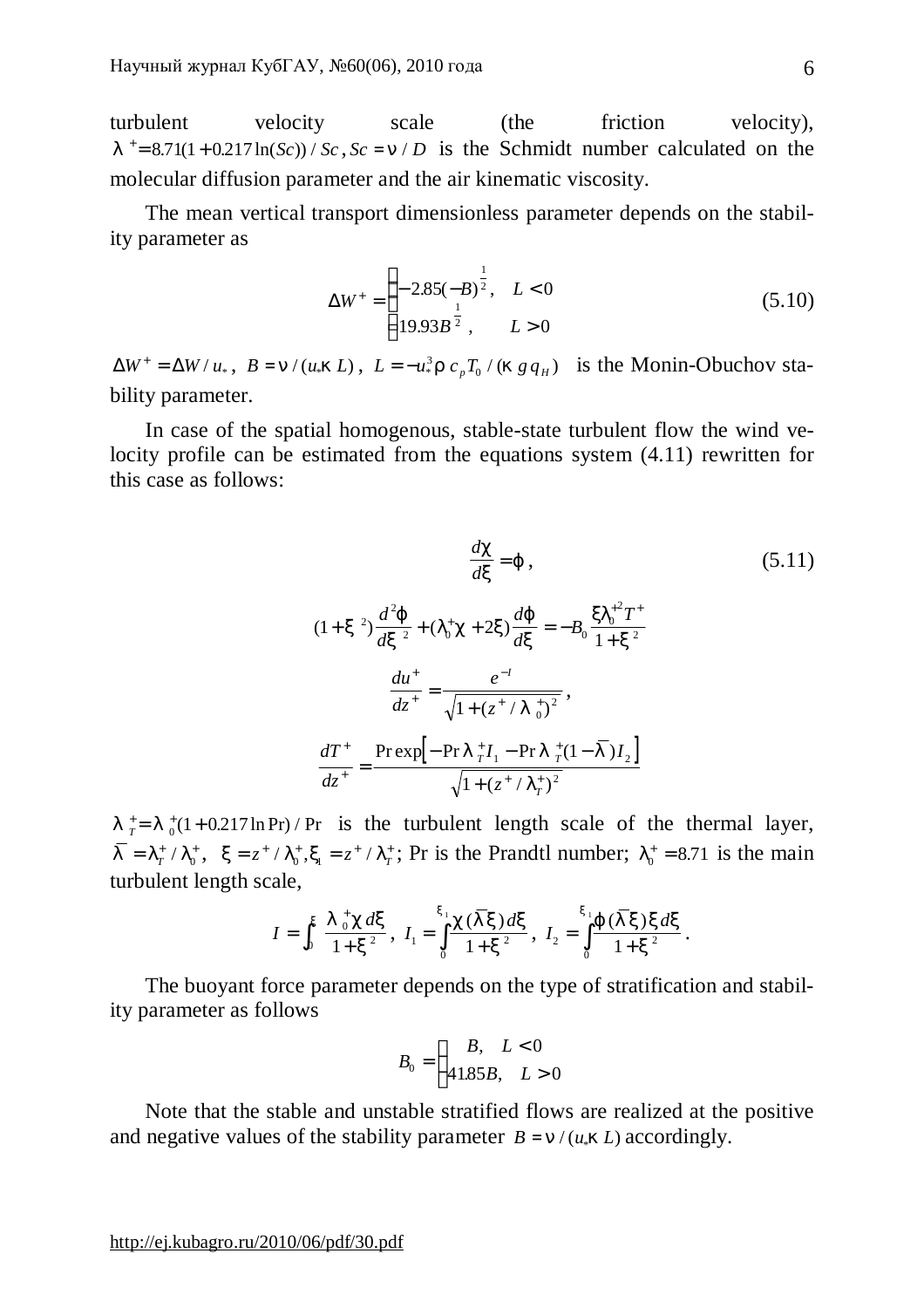The boundary conditions on the effective smooth surface can be written as follows

$$
x = 0
$$
:  $c(0) = T^+(0) = u^+(0) = 0$ ,  $j(0) = w_0^+$  (5.11,a)

In the outer region of the turbulent boundary layer in a case of the unstable stratification we have

$$
\lim_{z^+ \to \infty} u^+(z^+) = u^+_{\infty}(B) \quad , \quad \lim_{z^+ \to \infty} T^+(z^+) = T^+_{\infty}(B) \qquad (5.11,b)
$$

where  $u^*_{\infty}(B)$ ,  $T^*_{\infty}(B)$  are functions of the stability parameter.

In a case of unstable stratification the boundary conditions are set as follows

$$
z = L
$$
:  $u^+ = u^+(L)$ ,  $T^+ = T^+(L)$  (5.11,c)

Here functions  $u^+(L)$ ,  $T^+(L)$  can be defined, for instance, from experimental data.

The wind velocity profile and the vertical turbulent transport rate are dependent on the stability parameter in the stratified flows. The Monin-Obuchov stability parameter depends on the heat flux as  $L = -u^3r c_p T_0 / (k g q_H)$ , and consequently the heat flux must be determined as an input parameter. In the daytime it can be considered as some function of the solar radiation flux. Thus the heat flux on the ground surface in a daytime is modeled as a function of the angle of incidence and the clouds coverage as follows (see [27,130]):

$$
K^* = (990 \cos \Theta - 30)(1 - 0.75 N_{cl}^{3.4})(1 - R_a)
$$
  
\n
$$
q_H = 0.4(K^* - 91 + 60 N_{cl})
$$

Here  $\Theta$  is the angle of incidence of the solar radiation on the horizontal surface,  $N_{cl}$  is the cloud coverage factor (in the numerical model this factor has been estimated as  $N_c = 0.3$ ),  $R_a = 0.2$  is the ground surface albedo parameter,  $q_H[W/m^2]$ .

The angle of incidence is computed on the standard formula given by Paltridge & Platt [130]: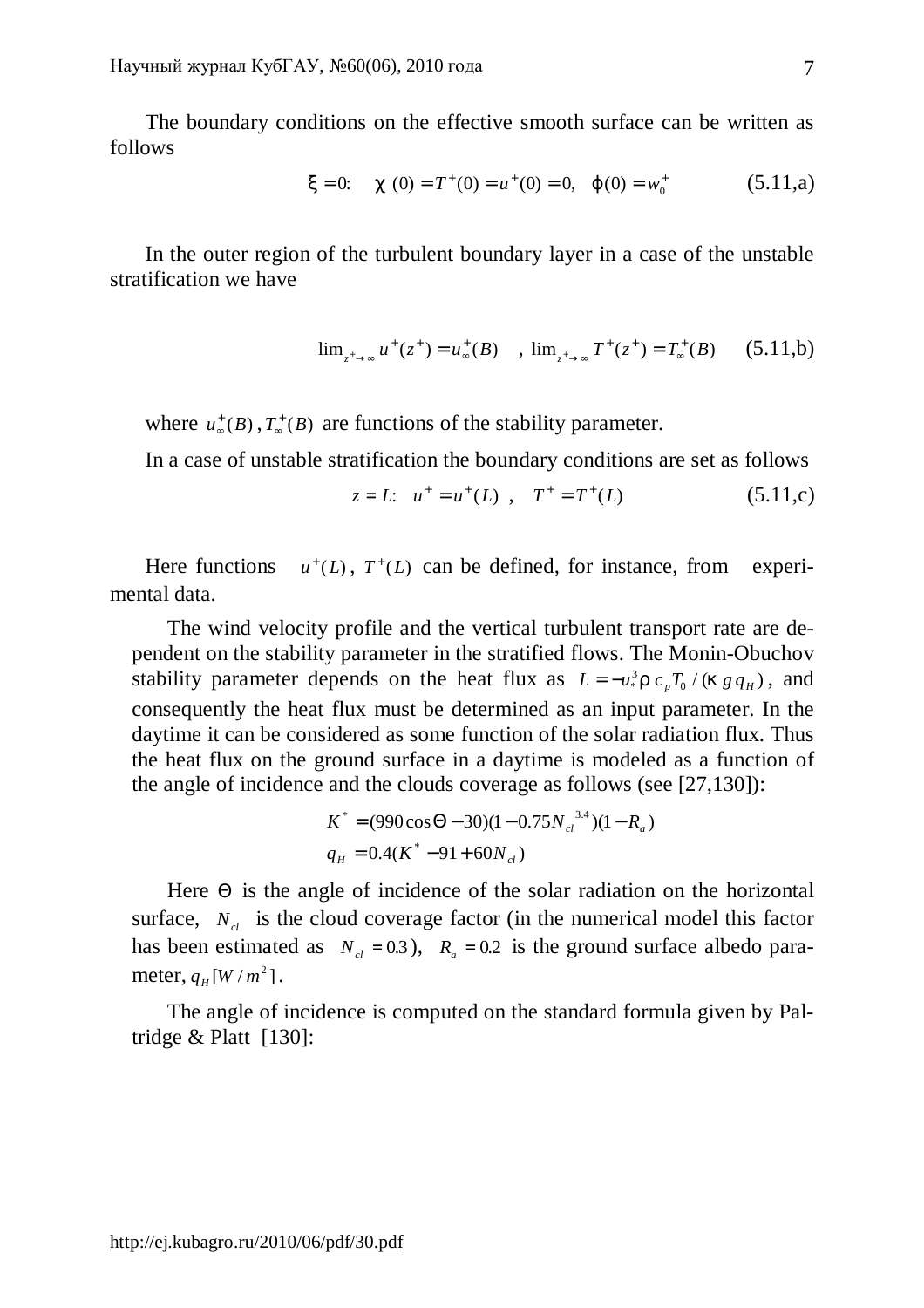$J = 2pt_y / \Delta t_y$ ,  $\hat{f} = 2pt / \Delta t_d$  $\cos\Theta = \sin d \sin j_e + \cos d \cos j_e \cos \hat{f}$  $-0.002697\cos 3J + 0.001480\sin 3J$  $-0.006758\cos 2J + 0.000907\sin 2J$  $d = 0.006918 - 0.399912 \cos J + 0.070257 \sin J$ 

where  $j_e$  is the latitude,  $t_y$ ,  $\Delta t_y$  are time in days and the astronomical year period,  $t_d$  is the astronomical day period. Note that the daily time is counted from the astronomical noon.

### **5.2.2. Turbulent transport over the region with several parallel roads**

As applied result the problem of impurity diffusion over the region with several parallel roads has been numerically solved. It was suggested that the roads are separated by the buildings and that the wind direction is perpendicular to the roads lines. Note that in the case when the wind velocity vector has a component along the roads, then one can put in the equation (5.9)  $U_r = U_0 \sin g_0$ , where  $U_0$  is the wind speed profile,  $g_0$  is the angle between the wind velocity vector and the road line.

The co-ordinates system chosen for the turbulent transport modelling is shown in Figure 5.2. The vertical axis OZ is directed opposite to the gravity acceleration vector, and the horizontal axis OX is parallel to the wind velocity vector.



Figure 5.2: The coordinate system chosen for the turbulent flow description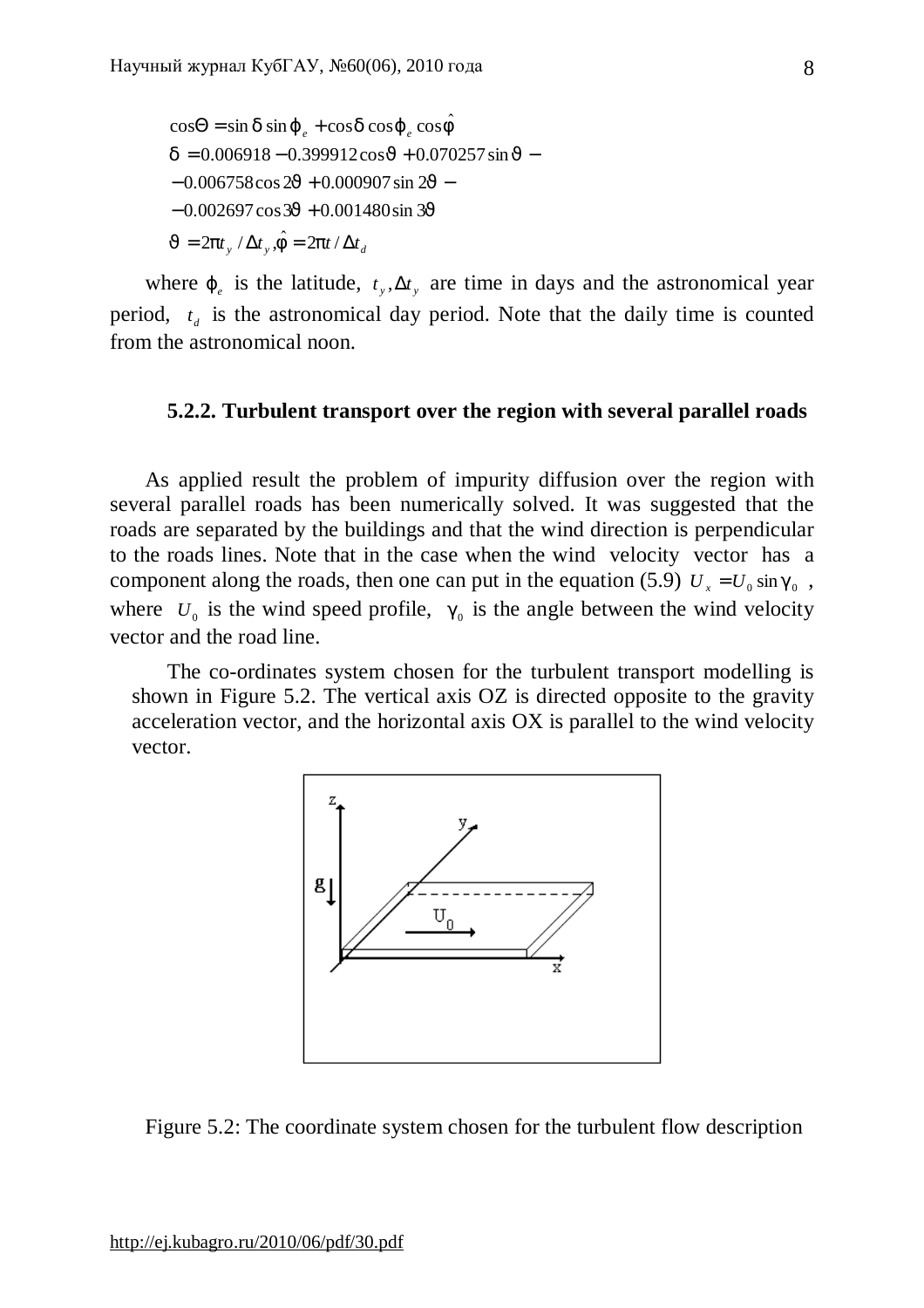Usually the mean motor transport emission rate depends on the traffic rate, which slowly varies with time, as, for instance, the hourly averaged temporal variations of traffic flow rate (vehicles per hour) on the Kurortny Avenue of the Central Sochi (Russia) in the daytime (August, 1998) which is shown in Figure 5.3. Therefore in this problem the impurity concentration can be considered as a function of two variables,  $C = C(x, z)$ , and consequently the turbulent transport equation (5.9) can be rewritten in the form

$$
U_x \frac{\partial C}{\partial x} + kI_f^+ \Delta W \frac{\partial C}{\partial z} = \frac{\partial}{\partial z} K_z \frac{\partial C}{\partial z}
$$
 (5.12)

Using the general theory of the parabolic equations we can consider only the region of a solution of equation (5.12) in which  $Ux > 0$ . Hence, put  $U > 0$ for  $x > 0$  in (5.12), then the boundary conditions for the equation (5.12) can be set as follows:

$$
x = 0: C(z) = 0; \quad x > 0: \lim_{z \to \infty} C(z) = 0
$$
\n
$$
x > 0; z = z_0: J = J_i \text{ for } x_i < x \le x_i + l_i;
$$
\n
$$
J = kl^+ \Delta WC(z_0) \text{ for } x_i + l_i \le x < x_{i+1},
$$
\n(5.12')

Here  $x_i < x \leq x_i + l_i$  is the region of the road with a number *i*;  $x_i + l_i \leq x < x_{i+1}$  is the region between two roads;  $l_i$  is the width of the road with a number *i*.



Figure 5.3: Hourly averaged temporal variations of traffic flow rate (vehicles per hour) on the Kurortny Avenue of the Central Sochi in the daytime (August, 1998)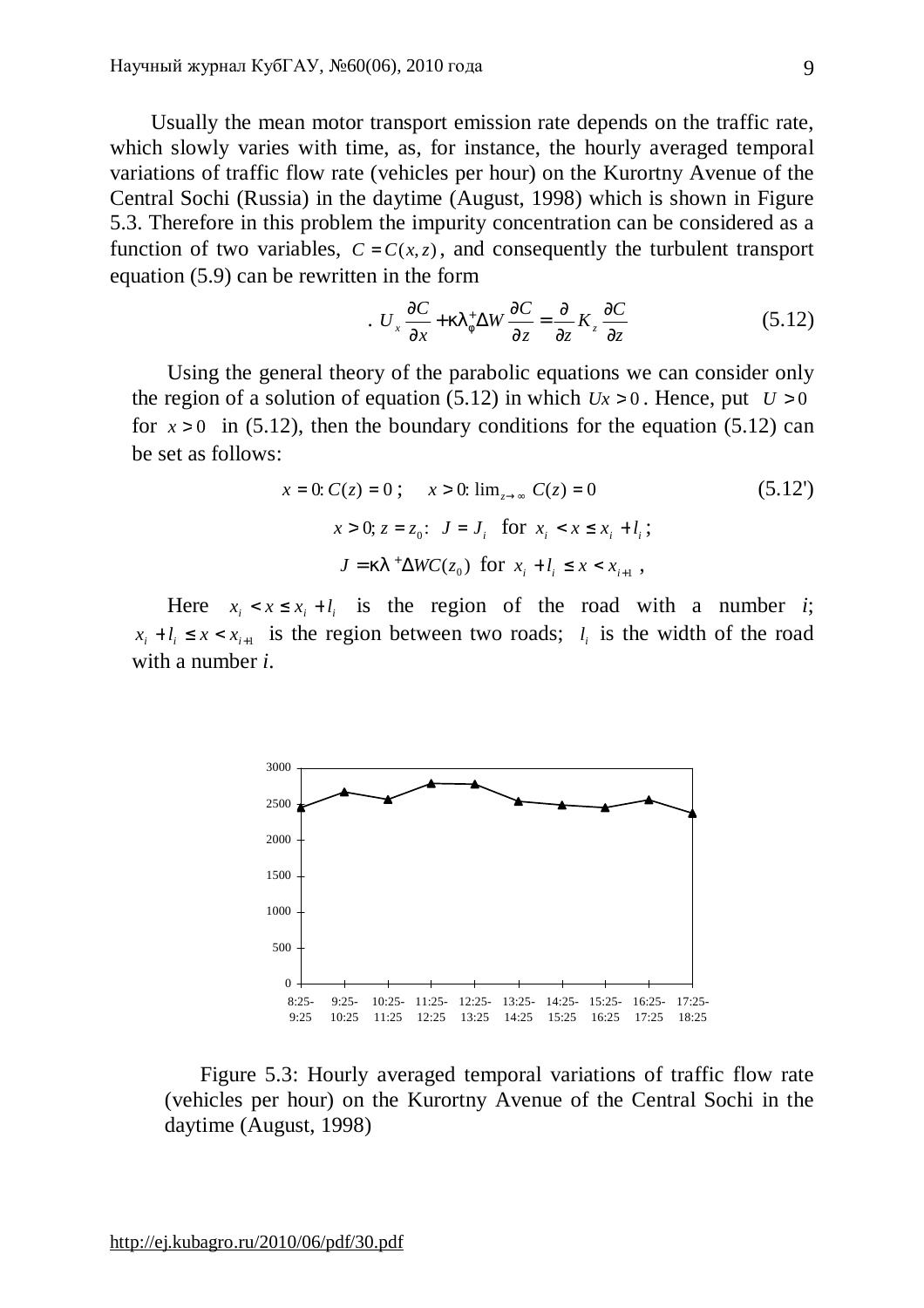Put the new variables:  $\tilde{x} = x / l_1$ ,  $z = \ln(z / z_0)$ , where  $l_1 = l_R$  is the width of the first road. Multiplying both parts of the equation (5.12) on z and making the elementary transformations we have

$$
\frac{u^+ z_0 e^V}{l_R} \frac{\P C}{\P \tilde{x}} + \frac{\P J^+}{\P V} = 0 \ , \quad J^+ = kI^+ \Delta W^+ C - k \frac{\P C}{\P V} \tag{5.13}
$$

Let us consider the numerical method for the problem  $(5.12')$ - $(5.13)$  solution. The discrete variables can be defined from the recurrent formulas as follows:  $\tilde{x}_{k+1} = \tilde{x}_k + h_x$ ,  $V_{n+1} = V_n + h_y$ , where  $h_x$ ,  $h_y$  are the steps of the grid. Consequently the grid functions depend on the discrete variables as

$$
C_{k,n} = C(\tilde{x}_k, V_n)
$$
,  $J^+_{k,n} = J^+(\tilde{x}_k, V_n)$ ,  $u_n^+ = u^+(V_n)$ .

Therefore the discrete model of the equation system (5.13) can be written in the form

$$
\frac{u_n^+ z_0 e^{V_n}}{l_k} \frac{C_{k+1,n} - C_{k,n}}{h_x} + \frac{J_{k,n+1} - J_{k,n}^+}{h_y} = 0,
$$
\n(5.14)\n
$$
J_{k,n}^+ = kI_{k,n}^+ \Delta W^+ C_{k,n} - k \frac{C_{k,n} - C_{k,n-1}}{h_y}
$$

The explicit numerical solution of the equation system (5.14) is computed step by step in the mesh points  $\tilde{x}_{k+1} = \tilde{x}_k + h_x$  as

$$
C_{k+1,n} = C_{k,n} - \left(\frac{u_n^+ z_0 e^{V_n}}{l_k} \frac{1}{h_x}\right)^{-1} \frac{(J^+_{k,n+1} - J^+_{k,n})}{h_y}
$$
(5.15)

The stability condition of the explicit numerical algorithm (5.15) depends on the grid steps as follows

$$
h_x < e_{Num}\left(\frac{u_1^+ z_0}{2l_R k}\right)h_v^2
$$

Here  $e_{_{Num}} \leq 1$  is the numerical algorithm stability parameter. This parameter has been estimated in the numerical experiments as  $e_{Num} = 0.8$ .

The numerical data for the carbon monoxide turbulent transport in the region with two parallel roads is shown in Figure 5.4. The road widths equals to ten meters,  $l_1 = l_2 = 10$  m. The distance between the roads is about 100 meters. The traffic flow rates for both roads are put the uniform value, therefore the emission rate  $J_1 = J_2$ . The mean concentration of CO has been normalized on the turbulent scale of concentration used the emission rate of the first road,  $C^* = J_1 / u_*$ .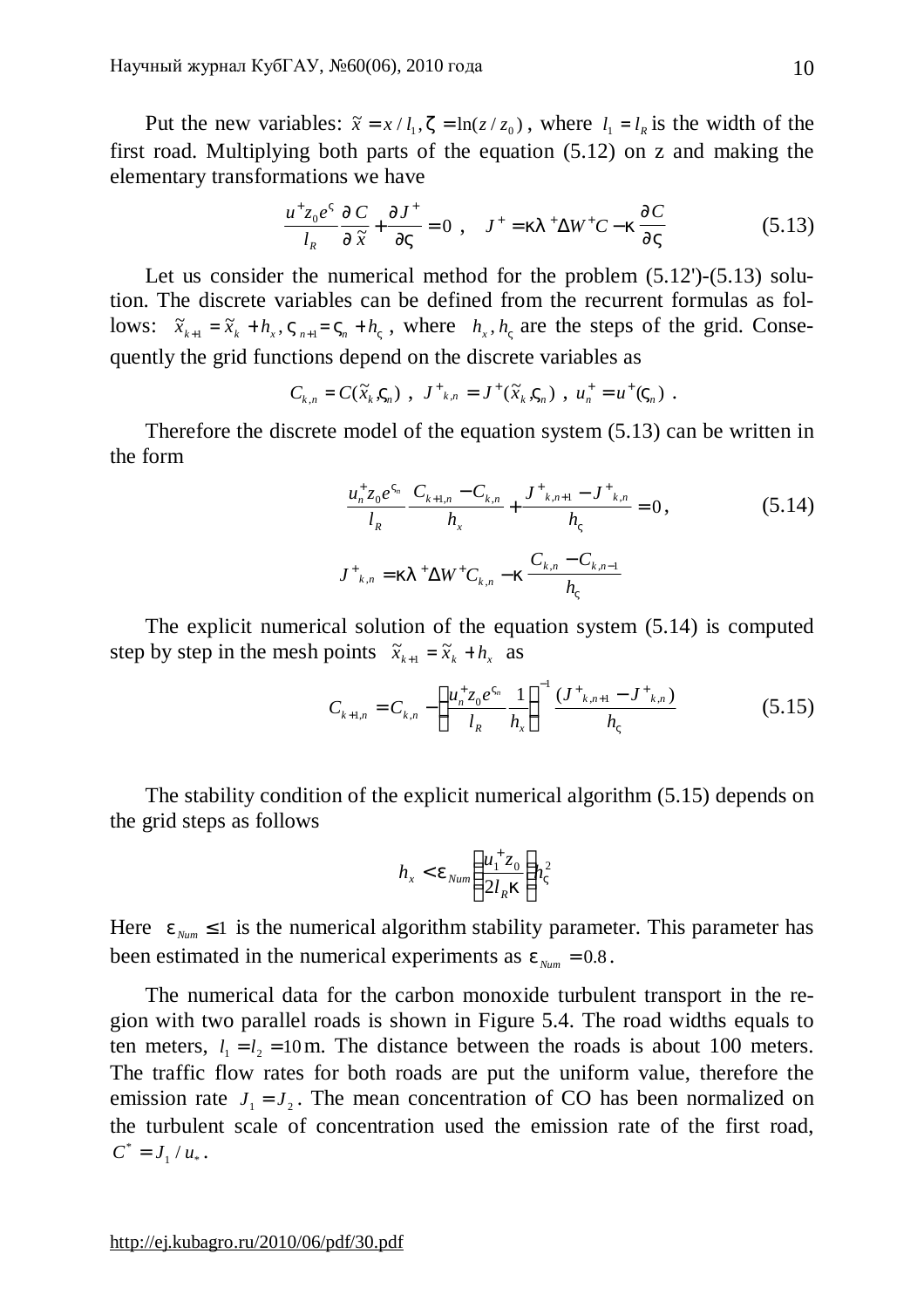

Figure 5.4: The normalized carbon monoxide concentration isolines in the turbulent unstable stratified flow over the region with two parallel roads located as it shown by the black pointers



Figure 5.5: The normalized carbon monoxide concentration isolines in the turbulent stable stratified flow over the region with two parallel roads located as shown by the black pointers

<http://ej.kubagro.ru/2010/06/pdf/30.pdf>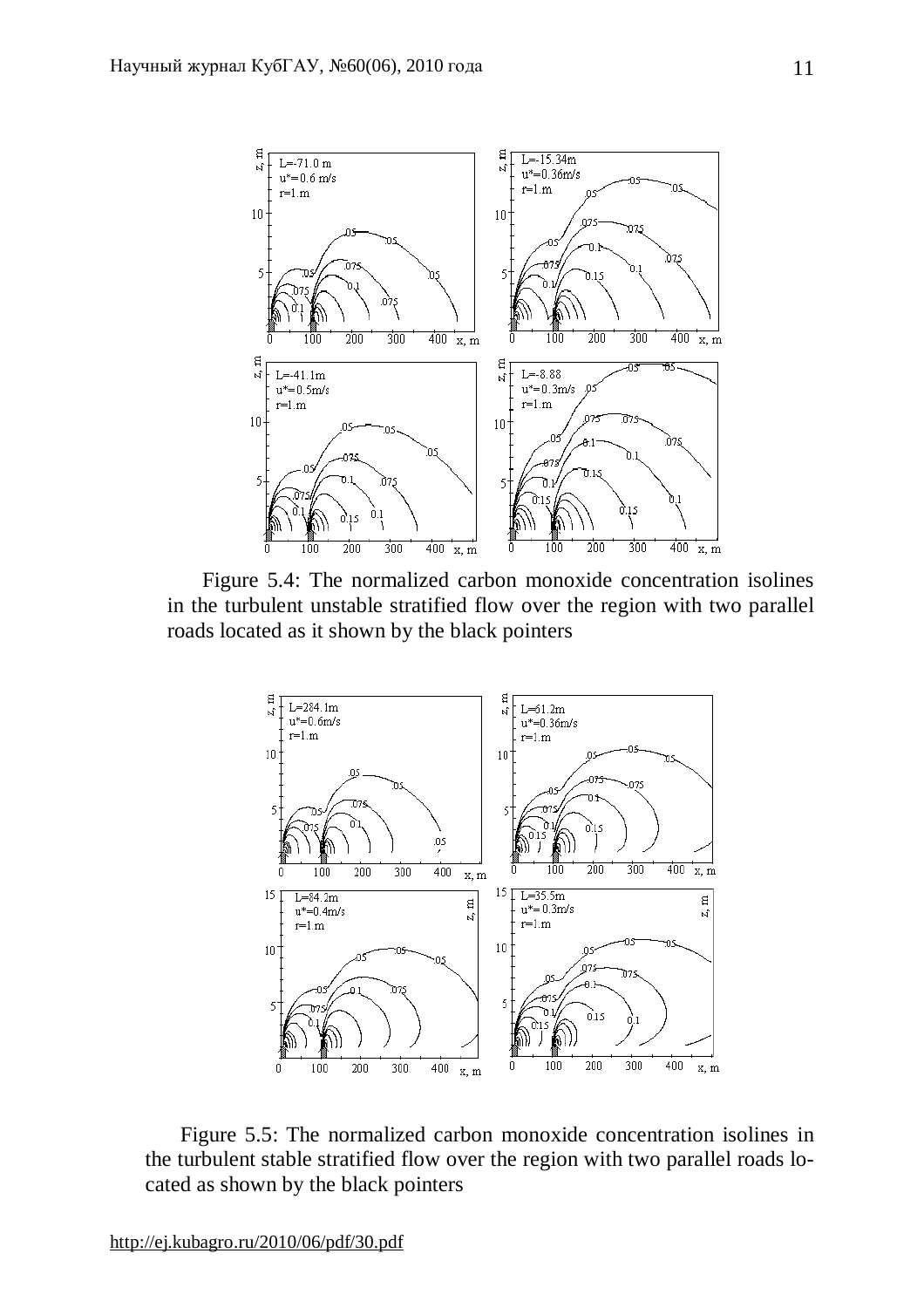The lines of equal concentration are given in Figure 5.4 in the unit of the turbulent scale  $C^*$ . The roughness length scale for the urban complex terrain is estimated as  $r \approx 1$ m. The heat flux has been calculated as for the summer cloudless day, one hour before noon. Consequently the meteorological parameters are set as for the unstable stratification.

Figure 5.4 shows that the carbon monoxide cloud becomes more concentrated when the turbulent velocity scale decreases from  $u_* = 0.6$  *m/s* down to  $u_* = 0.3$  *m/s*. As it has been established by Jenkins et al [131] the roadside air pollutants concentration is proportional to the traffic volume or emission rate and inversely proportional to the wind speed. This experimental result can be explained by the fact that the turbulent transport model (5.9) is a linear equation and therefore the turbulent scale of the impurity concentration can be estimated as  $C^* = J_1 / u_*$ .

In case of the stable stratification the vertical air pollutants turbulent transport rate is more intensive in comparison with the unstable stratified flow and directed up. Thus the cloud of carbon oxide impurity spreads up at the large distance from the roads - see Figure 5.5. Note that in this case also the impurity concentration increases when the turbulent velocity scale decreases.

# **5.2.3. Air pollutants turbulent transport in Central Sochi**

The Central Sochi part shown in Figure 5.6 has been considered as applied example for the model  $(5.12)$ - $(5.12')$  to estimate the air quality near the main streets. The computational square domain in the plane XZ intersects the main streets Kurortny Avenue and Ordgonikidze Street which are situated parallel to the Black Sea shoreline - see Figure 5.6. The predominate atmospheric boundary layer flow in the summer daytime is the breeze circulation. So, the wind direction is primary from the sea to the mountains, perpendicular to the street lines.

The data base of the meteorological parameters in the Sochi region, considered by Amirchanov *et al* [2], consists of the data set series for more then 100 years of the routine daily observations. The topography of the Sochi region includes the erosive relief and the rivers grid, the forest coverage, and the large difference of altitudes from the Black Sea level up to greatest altitude of 3256 m in the Caucasus Mountains. In the urban domain there are numerous buildings that also it is necessary to take into consideration in the model of the air pollution transport in the lower part of atmosphere. The air pollutants emission data base for the Sochi region has been discussed in [2,13-14,132]. As it has been established the main air pollution problem in this region is connected with the motor transport emission [14]. Therefore the process of turbulent diffusion of traffic wastes is localised in the surface layer of atmosphere and greatly depends on pa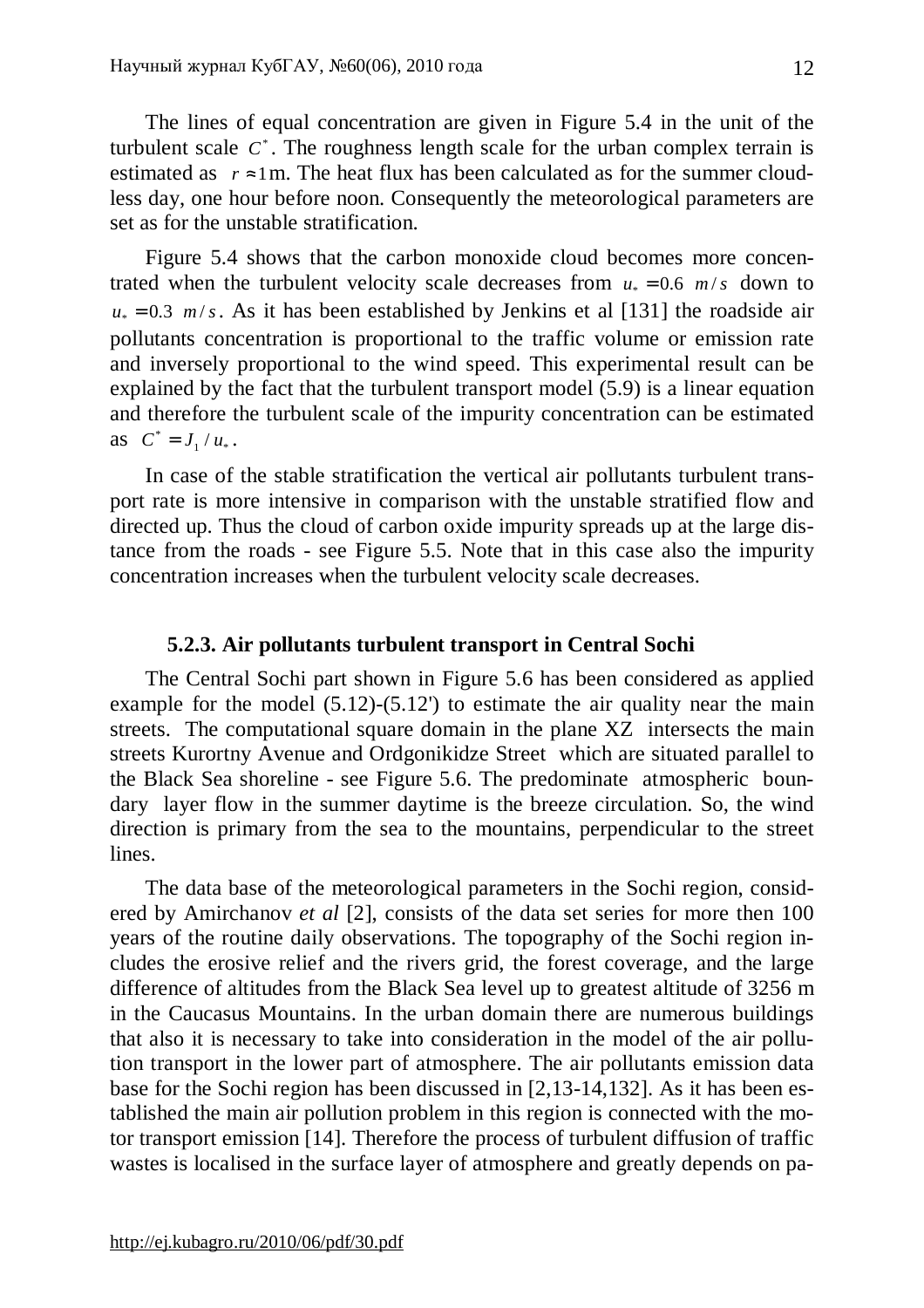rameters of turbulence as well as on the condition of stratification. Also the roughness of ground surface, including the artificial roughness in a form of buildings, trees, etc [16] is a very important factor in this problem.The traffic flow and emission rate has been estimated for two main streets: Kurortny Avenue and Ordgonikidze Street. In summer daytime the traffic flow rate is about 1500 vehicles per hour for each of them in the cross section chosen for the air quality modelling.



Figure 5.6: Central Sochi part geometry. The computational domain chosen for an estimation of the air pollutants turbulent transport is parallel to XZ plain, and intersects the main streets in the wind direction

It's known the carbon oxide and  $NO<sub>x</sub>$  the main air pollutants which are dangerous for human. In the Central Sochi region the major souses of emission of CO and NOx are the gasoline passenger cars (>95%) [13]. The normal emission of CO is about 16 g/km in the urban region and about 30.4 g/km for the cold start. Hence the mean value of CO emission rate has been estimated as 19 g/km.

Put  $\tilde{q}_{co}$  is the CO emission rate for one car,  $\mathcal{R}$  $\frac{1}{x}$  is the traffic flow rate (=the number of cars going on the road cross section in the unit of time). Then the total emission rate can be estimated as  $q_{co}^i = \tilde{q}_{co} \mathbf{R}_i^i / l_i$ .

Thus in the considered case the CO total emission rate is about  $q_{co}^{i} = 8 * 10^{-4}$  *gs*<sup>-1</sup> $m^{-2}$  . This value has been used to compute the local zone in which the CO concentration is higher then the maximum permissible concentration.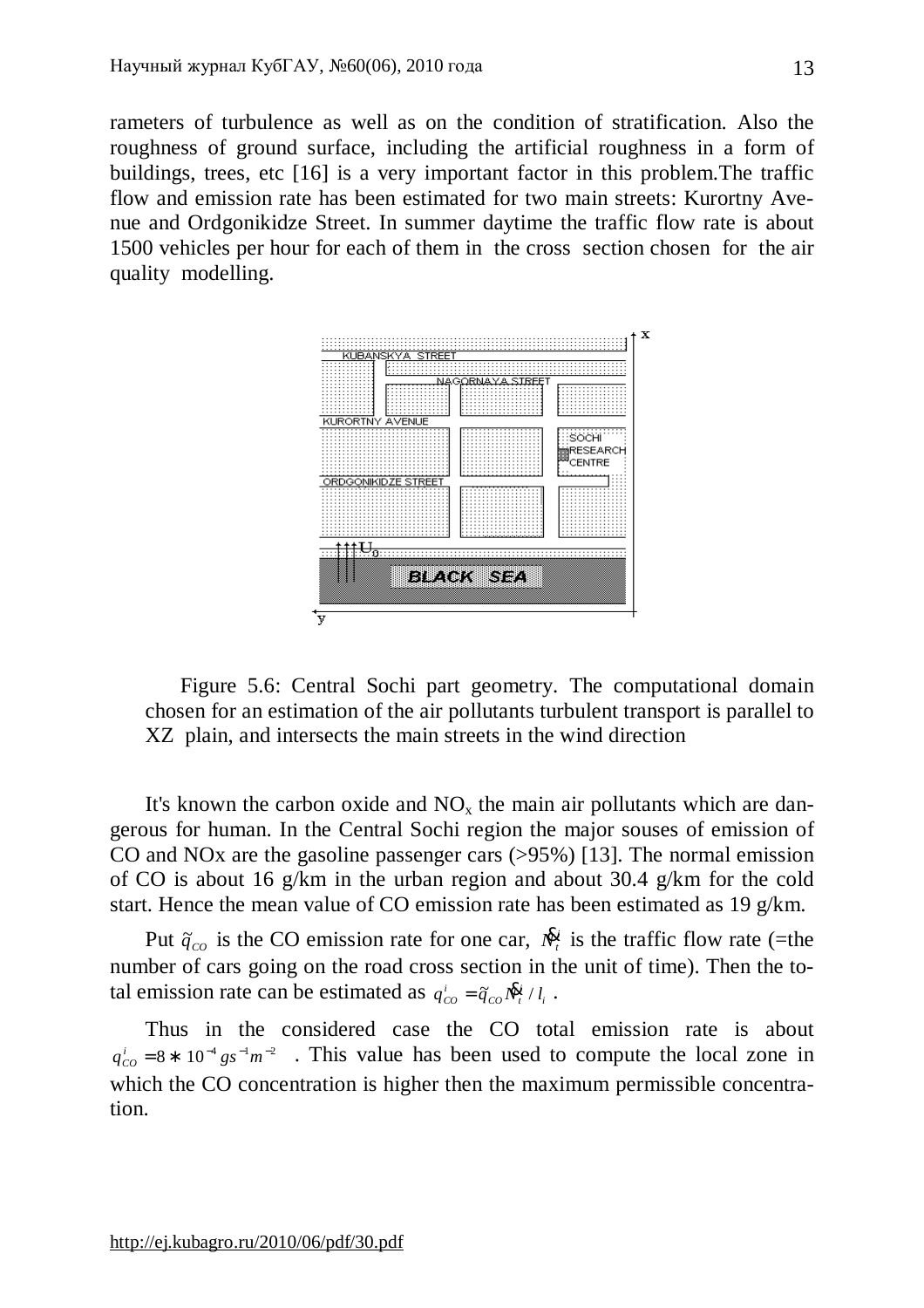The state sanitary standard adopted in Russia is the maximum permissible concentration (MPC) which in the case of CO emission is defined as  $C_{MPC} = 5$  $mg/m<sup>3</sup>$ .



Figure 5.7: The isolines of CO concentration normalized on MPC in the turbulent stable (right) and unstable (left) stratified flow over the region with two parallel roads. Zones of the CO concentration over MPC are darkened

The isolines of CO concentration normalized on MPC are shown in Figure 5.7 for the stable (right) and unstable (left) stratification. The heat flux is computed for the cloudless sunset time. The roughness length is estimated for the urban landscape as  $r \approx 1$ m. Figure 5.7 shows that the dangerous zones of CO concentration can be near the roads (about 20 m from the roadside) du to the small value of the turbulent intensity in the evening time.

The turbulent transport of  $NO$  and  $NO<sub>2</sub>$  has been calculated for the daytime and evening time - see Figure 5.8. In this case the normal gasoline car emission rate is about 2 g/km, and for the passenger diesel it can be up to 12 g/km. Using the gasoline car emission rate the total emission rate of nitrogen oxides for the Kurortny Avenue can be estimated as  $q_{NO_x}^i = 8.4 * 10^{-5} g s^{-1} m^{-2}$ .

The maximum permissible concentrations for the nitrogen oxides is much less then for the carbon monoxide, it's only  $C_{MPC} = 0.04$  mg/m<sup>3</sup> for NO<sub>2</sub>, and  $C_{\text{MPC}} = 0.06$  mg/m<sup>3</sup> for NO.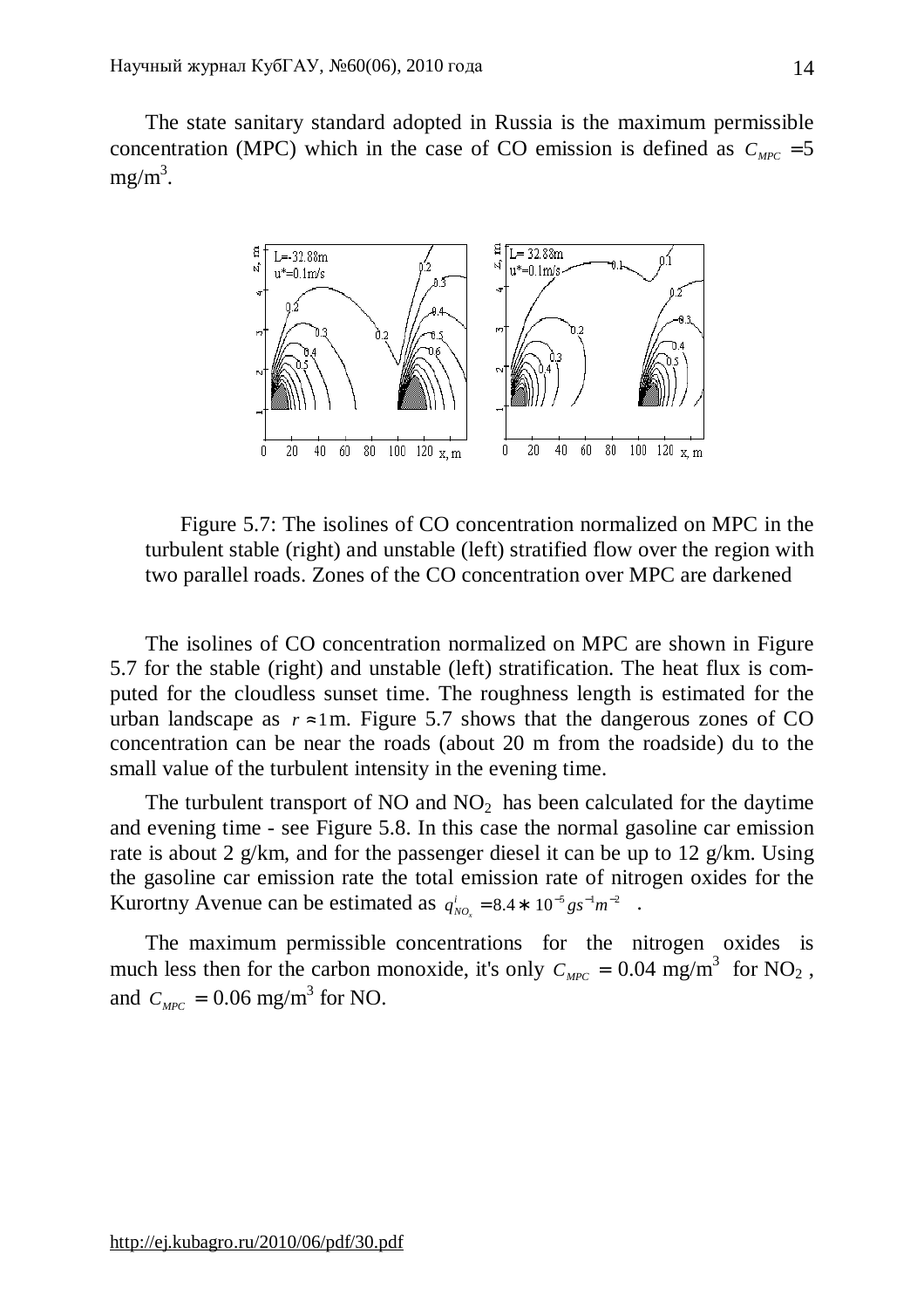

Figure 5.8: The isolines of  $NO<sub>x</sub>$  concentration normalized on MPC in the turbulent unstable (right) and stable (left) stratified flow over the region with two parallel roads located as shown by the black pointers. Zones of  $NO<sub>x</sub>$ concentration over MPC are darkened. In the black zones the  $NO<sub>x</sub>$  concentration in two times higher then MPC

The turbulent transport data of  $NO<sub>x</sub>$  concentration normalized on MPC computed for the day time (left) and evening time (right) are shown in Figure 5.8. This data shows that the dangerous zones in the evening time occupy the region which has the width about 300 m, and the height up to 6 m. Therefore the dangerous zones of  $NO<sub>x</sub>$  concentration can occupy the habitable buildings as well as the kindergarten and musical school built near the considered roads cross section. Thus the nitrogen oxides can be one of the human health damaging factors in Sochi.

# **5.2.4. Turbulent transport of lead aerosols in Central Sochi**

The lead aerosol is the most important damaging factor of the human health. The leaded gasoline has been widely used in the Sochi region. The lead concentration in the fuel dependent on the gasoline type varies from 170 up to 370 mg/l. The mean lead emission is estimated as  $\tilde{q}_{p_b} = 15 \div 33$  mg/km. For the mean vehicle way per year about 30000 km it gives approximately 1 kg of the lead aerosol emitted by one normal passenger car. This value often has been used for the estimation of the lead aerosol effect on the biosphere [133].

The number of vehicles in the Sochi region has extremely grown in the last decade: from about 20000 in 1990 up to 100000 in 1999. The lead aerosol emission averaged on 10 years interval is 60 ton/ year. The total emission rate of lead aerosols for the Kurortny Avenue and Ordgonikidze Street in the modeled cross section is estimated as  $q_{p_b}^i = (0.5 \div 15) \text{ mgs}^{-1} \text{ m}^{-2}$ .

The main difference between the gaseous pollutants and lead aerosols is that the lead can be accumulated by the top layer of soil. The maximum permissible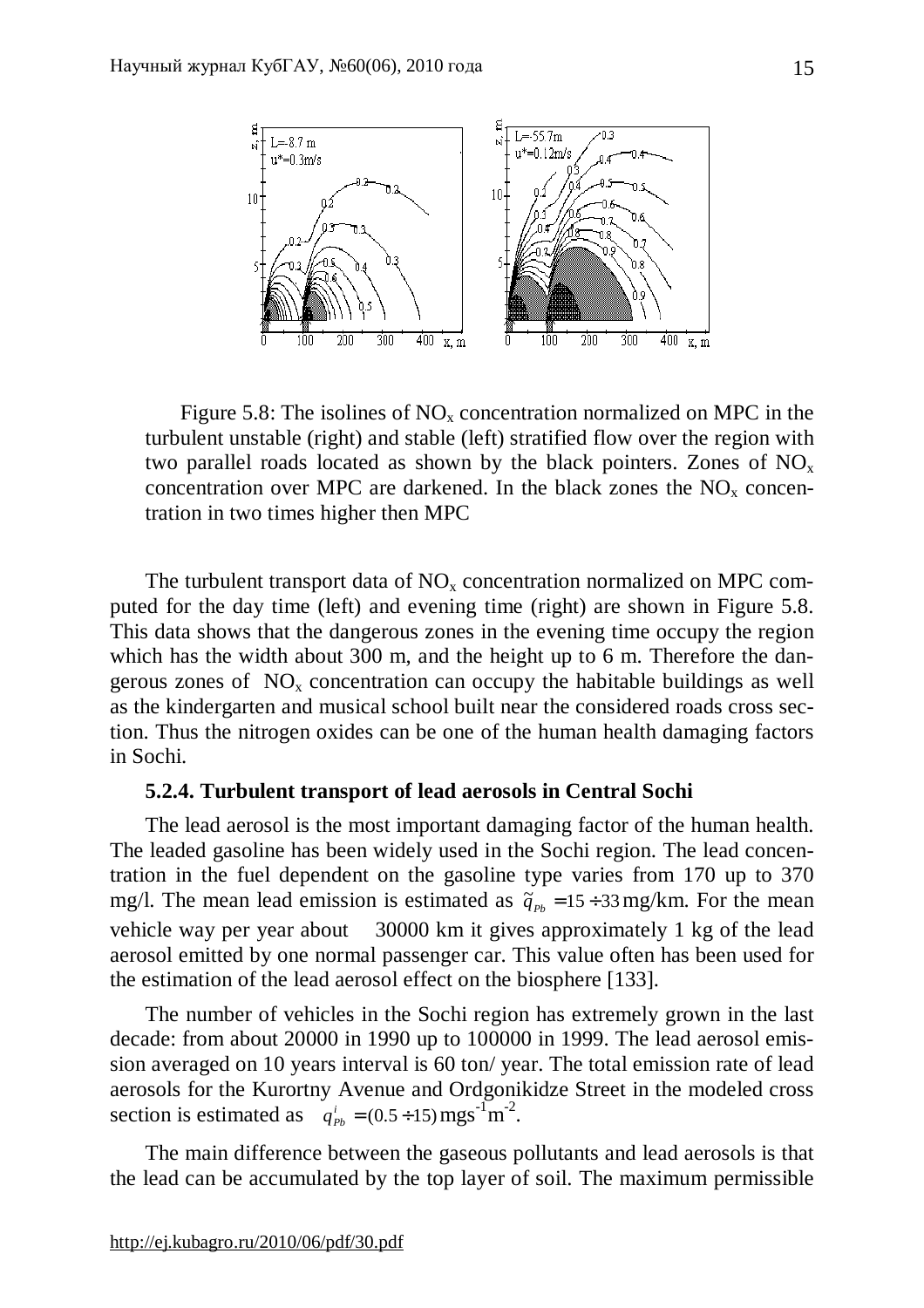concentration of the lead in the air is not more then  $0.0003$  mg/m<sup>3</sup>, and on the ground - 250 mg/kg.

The turbulent transport of the lead aerosol in the region with parallel roads can be considered on the base of the model (5.13). The vertical turbulent transport rate in a case of the heavy particles can be estimated as for the gaseous pollutant transport but with the factor of the gravitational sedimentation. Thus the proposed model can be written as follows

$$
\frac{u^+ z_0 e^V}{l_R} \frac{\int \int C}{\int \int x} + \frac{\int I}{\int V} = 0 , \qquad (5.16)
$$
  

$$
J^+ = (-gt_p / u_* + kl^+ \Delta W^+) C - k \frac{\int \int C}{\int V}
$$

Here  $t_n = \frac{r}{a_n}$  $r_p$ <sup>-</sup>  $r_p$ </sup> 18*n*  $=\frac{\Gamma_{Pb}}{16}$ 0 2  $\frac{u}{18n}$  is the gravitational sedimentation time scale,  $r_{p_b} = 11373kg/m^3$  is the lead density in the solid condition, *d* is the particle diameter dependent on the condensation and crystallization rates.

The aerosol Schmidt number is estimated on the Brownian diffusion parameter as (see [48])

$$
Sc = \frac{n}{D_p} = \frac{3prn^2d}{kT}
$$

where  $k = 1.38 \cdot 10^{-23}$  joule/K is the Boltzmann constant.

The boundary conditions can be written in the form (5.12') but with additional term counted the gravitational sedimentation, thus

$$
x = 0: C(z) = 0; \quad x > 0: \lim_{z \to \infty} C(z) = 0
$$
(5.17)  

$$
x > 0; z = z_0: J = J_i \text{ for } x_i < x \le x_i + l_i;
$$
  

$$
J = (-gt_p/u_* + kl^+ \Delta W)C(z_0) \text{ for } x_i + l_i \le x < x_{i+1}.
$$

To estimate the aerosol particles dispersion by the turbulent flow the problem (5.16)-(5.17) has been numerically solved for the lead particles of various diameters. The numerical data for the turbulent lead aerosols transport in the Central Sochi is shown in Figure 5.9. The lead aerosol concentration has been normalized on the turbulent concentration scale computed for the aerosol particles fraction with the given diameter  $C^* = (q_{pb}^i/u_*)F_a(d)\Delta d$ , where  $F_a(d)$  is the statistical weight of the particles with diameters in the range  $d, d + \Delta d$ .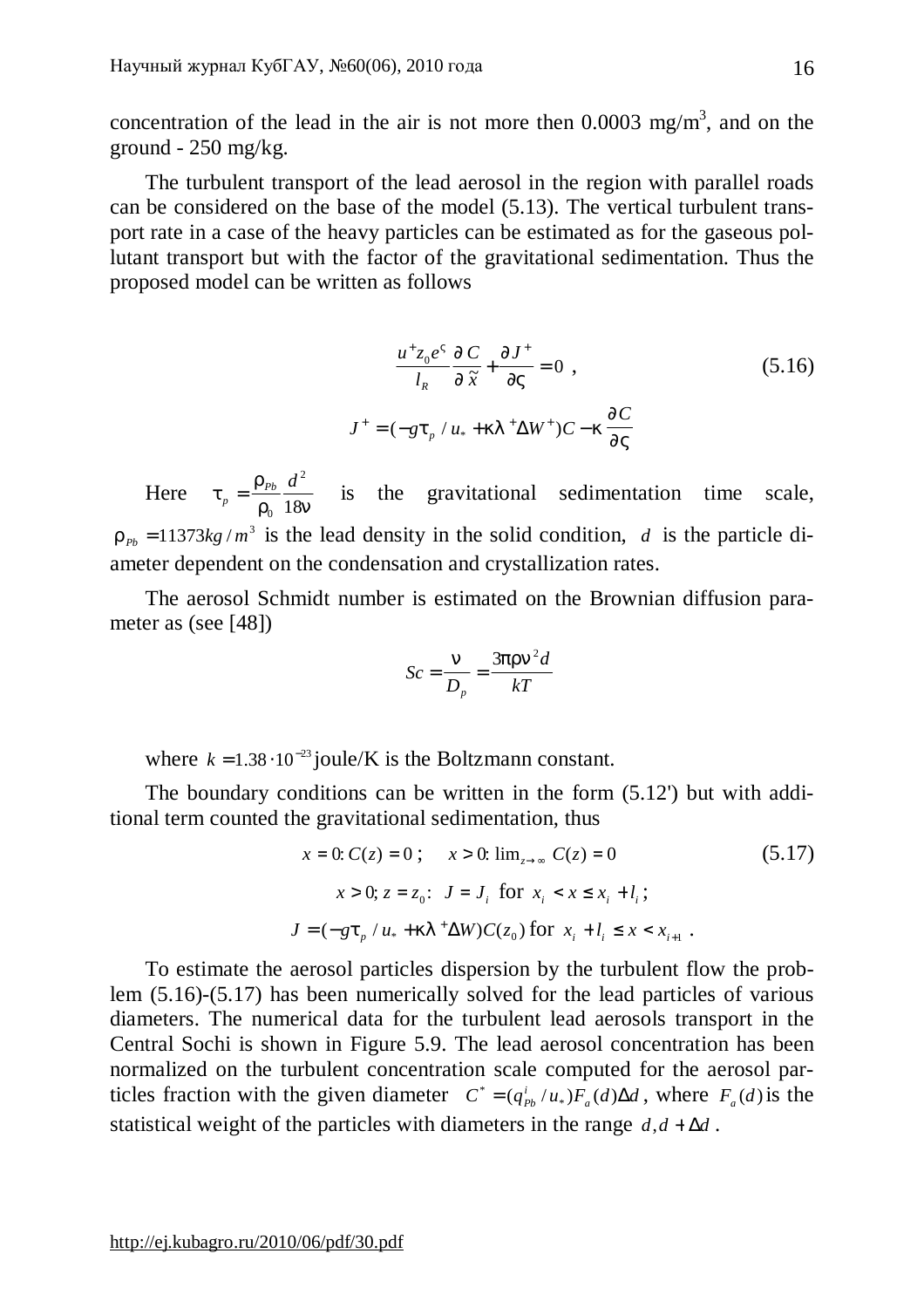

Figure 5.9: Turbulent transport of the lead aerosols of various particles diameter for the fixed meteorological condition. Aerosol concentration is normalized on the turbulent concentration scale computed for the fraction of aerosol particles,  $C^* = (q_{Pb}^i/u_*)F_a(d)\Delta d$ 

As it has been established in the numerical experiments the turbulent diffusion parameters of the particles with diameter less then micron,  $d \leq 1m$ , practically independent on their diameter. The differences in the turbulent diffusion parameters are essential for the lead aerosol particles with diameter  $d \ge 10m$ .

The heavy particles which have the diameter in the range  $d \geq 30m$  are deposited inside of the 200 m zone. It is well known that the actively polluted space for motorways is about 200 m wide with its main axis coinciding with the motorway main axis [14]. Note, that the air pollutants turbulent transport data shown in Figures 5.7-5.9 agrees with this experimental result.

In the Sochi region in the end of 80's the concentration of lead was higher then the MPC of lead in the air and in soil near the main motorways [2, 13]. In the middle of 90's the environmental situation even more deteriorated in connection with significant increasing of the air pollutants emission. It has been established [13] that the rise of air pollutants emission leads simultaneously to increase the sickness rate of respiratory diseases - see Figure 5.10. Therefore the local administration has forbidden to use the leaded fuel in the Sochi region in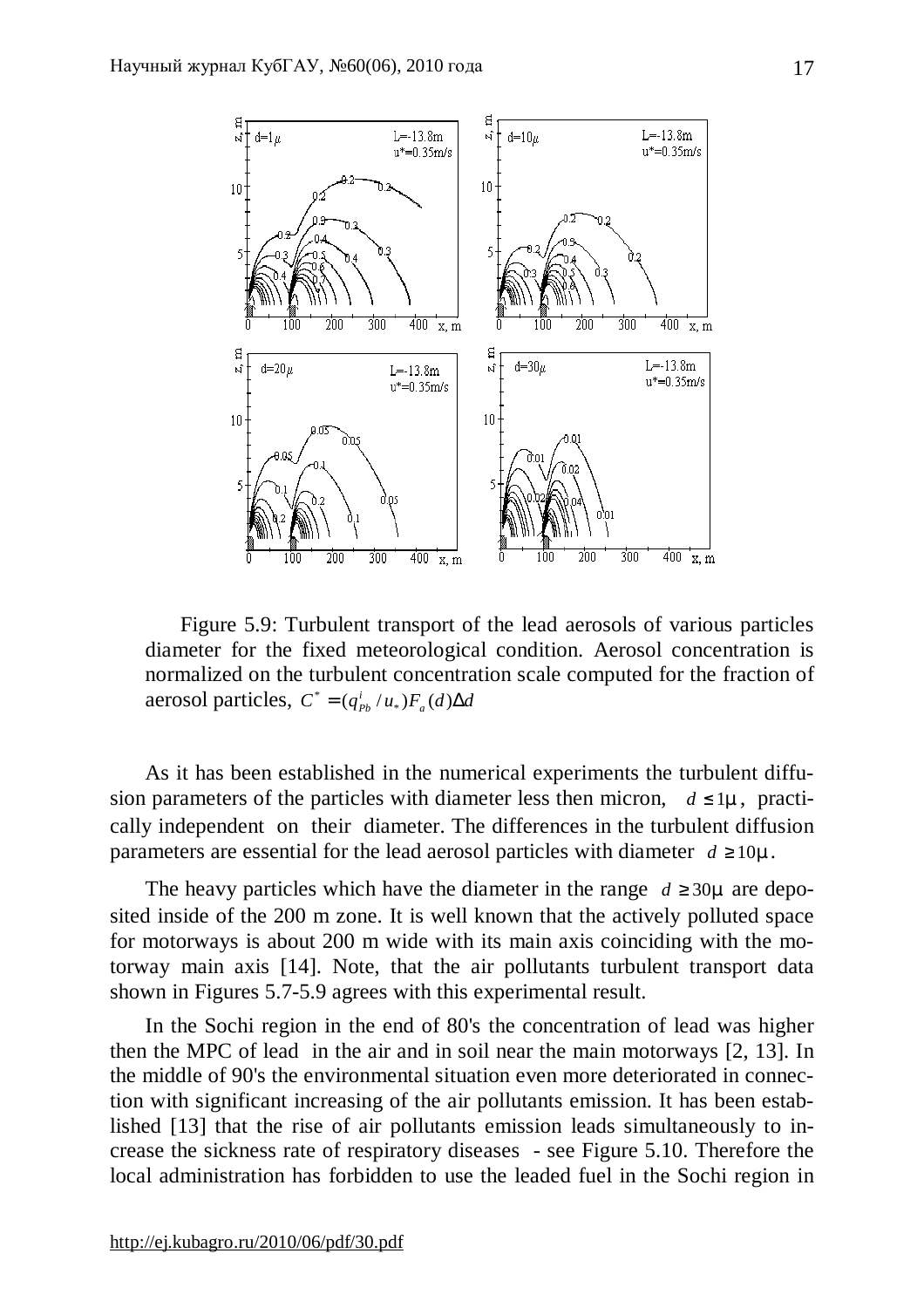1996. In practice, however, the administrative measures on limitation of the air pollutants emission are not extremely effective, because the total control of exhaust gases is practically impossible to use.

# **5.2.5. Air pollution impact on human health in the Sochi region**

Sochi stretches for 146 km along the Black See coast. Only its narrow seaside strip of land, pressed by the main Caucasian mountain range against the Black Sea, is within the city boundaries. The wind rose, the breeze circulation, and the landscape make the air pollutants accumulate and precipitate locally in the Sochi region [14].

Sochi is a seaside climatic Russian resort, thus the air pollution can cause not only the extreme environmental situation in the city, but also the economical crises, because the residential districts as well as the resort institutions are located in the actively polluted zones, rather close to the motorway [2, 13-14]. This obviously affects the state of health of the Sochi residents.

The link between the air pollution and human health in the Sochi area has been established for several diseases as some form of cancer, and asthma [13]. The significant correlation of 0.869 was found between the asthma sickness rate of children (asthma sick per thousand people in year) and the number of vehicles in the Sochi region - see Figures 5.10. The correlation of 0.8158 was found between the Sochi region residents and the number of vehicles - see Figure 5.11.

Note that the correlation of 0.882 between asthma admission and  $NO<sub>2</sub>$  level for adults has been reported by Watson et al [134]. Evidently that the people health depends on the air pollutants emission, which in turn is proportional to the number of vehicles.



Figure 5.10: Link between the asthma sickness rate of children (asthma sick per thousand in year) and the number of vehicles in the Sochi region [13]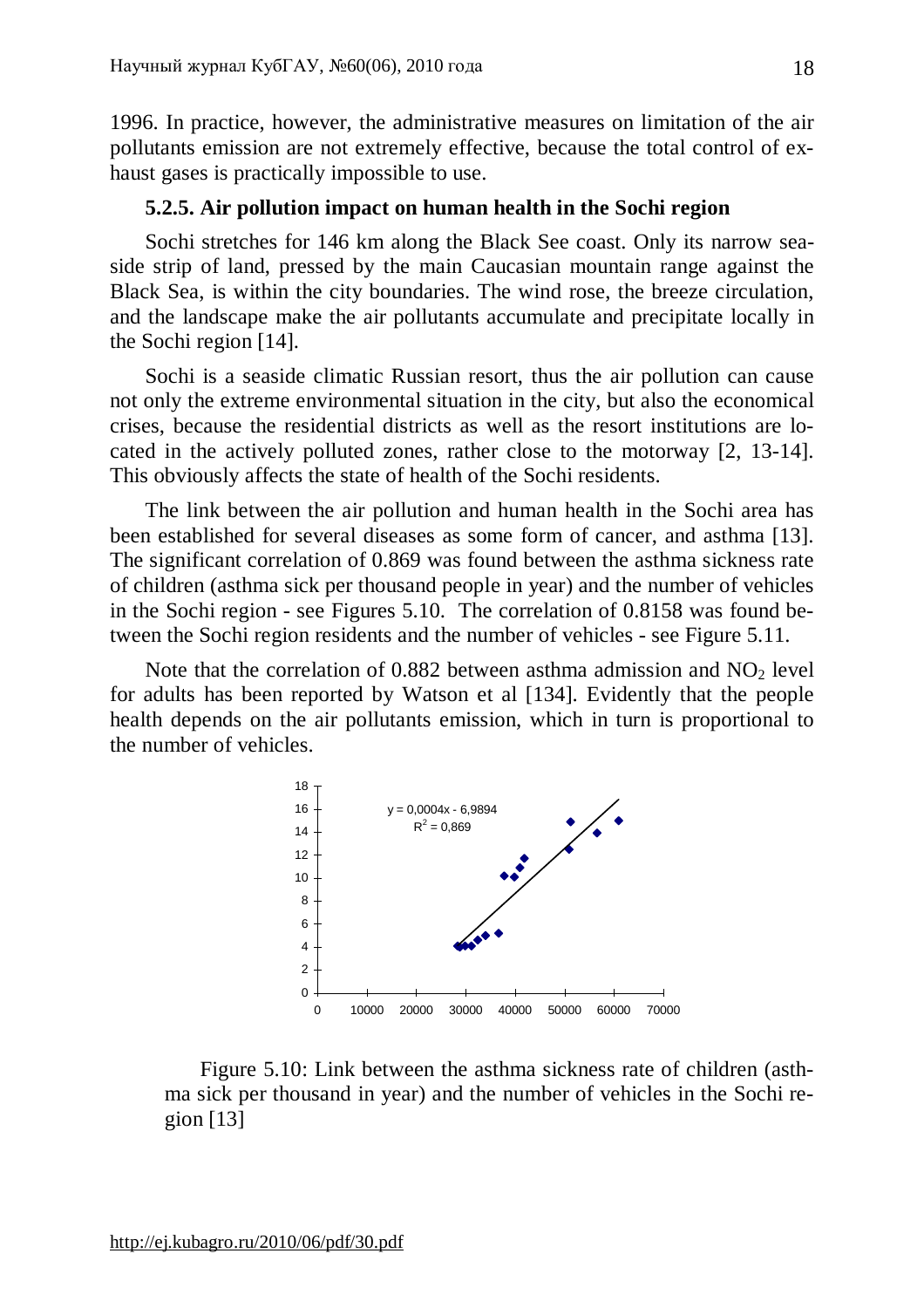

Figure 5.11: Link between the asthma sickness rate of residents (asthma sick per thousand in year) and the number of vehicles in the Sochi region [13]

#### **5.3. Model of aerosols turbulent transport**

The mathematical models of the turbulent transport of aerosols in the atmosphere are based mainly on the hypothesis that the eddy diffusivity for the small-sized particles is proportional to the eddy diffusivity of a heat and the latter value is assumed proportional to the eddy viscosity (see Russell et al [135], Meixner et al [136], and other). In turn the turbulent eddy viscosity in the stratified flows is determined from the empirical formulas [23, 24, 26, 27] or from the *k* − *e* model [29], or from the turbulent kinetic energy model.

Turbulent boundary layer model considered in the second chapter also can be developed for the case of the atmospheric aerosols transport. This model based on the viscous heat-conducting gas transport equation (2.4) and on the dynamical model of the dust cloud [137]. The aerosol is considered as sets of identical, small-sized particles, which move chaotically under influence of thermal fluctuations and are involved in macroscopic movement together with the air flow. The mass concentration of aerosol particles is considered so small, that the influence of particles to gas dynamic can be neglected. The dynamic parameters of the aerosol particles can be averaged to exclude of the chaotic thermal motion, then its can be described by the continuous functions: the numerical concentration and the aerosol particles flow velocity. Thus at the description of aerosol dynamics we shall take into account the Brownian diffusion, weight and inertia of particles. The motion of mono-disperse small particles in a dust cloud are governed by the transport and momentum equations:

$$
\frac{\partial n_{p}}{\partial t} + \nabla.(n_{p} \mathbf{u}_{p}) = D_{p} \nabla^{2} n_{p}
$$
\n(5.18)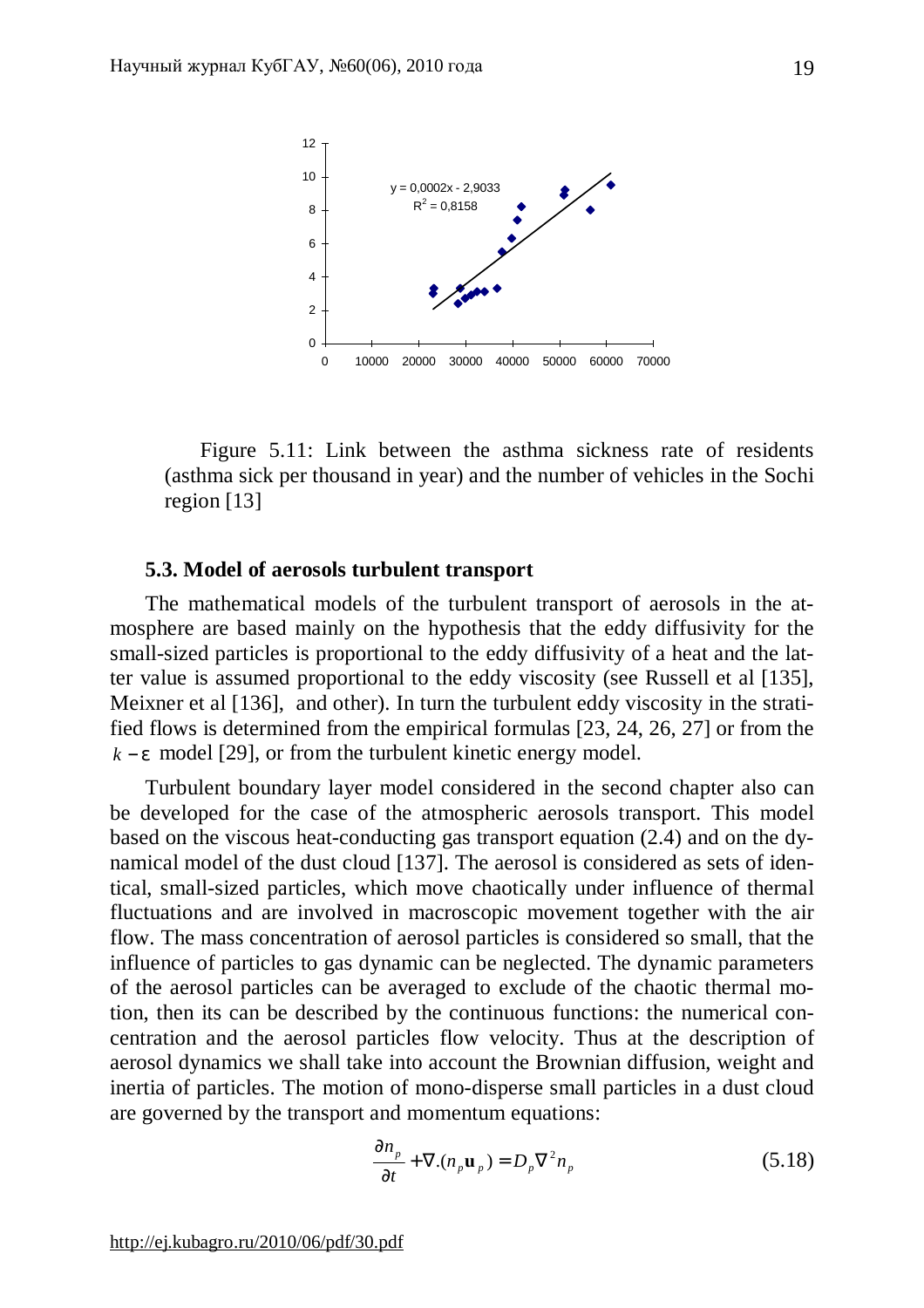$$
\frac{\partial \mathbf{u}_p}{\partial t} + (\mathbf{u}_p \cdot \nabla) \mathbf{u}_p = \mathbf{g} + \frac{\mathbf{u} - \mathbf{u}_p}{t_p}
$$

Here  $n_p$  is the particles numerical density,  $\mathbf{u}_p$  is the particles flow velocity vector,  $D_p$  is the particle diffusion coefficient.

The diffusion coefficient of the small particles is given by the Einstein's formula:  $D_p = k\tilde{T}t_p / m_p, k$ , where  $k = 1.38 \cdot 10^{-23}$  J/K is the Boltzmann constant,  $m_p$ is the particle mass,  $t_p$  is the time relaxation parameter which for the spherical particles in the Stokes' regime is given by  $t_p = d_p^2 r_s / 18m$ ,  $d_p$  is the particle aerodynamic diameter,  $r<sub>s</sub>$  is the particle material density.

Using the transformation method explained in the second chapter, one can derive the equation system for the aerosol turbulent transport as follows

$$
\frac{\partial \widetilde{w}}{\partial h} - h \frac{\partial W_0}{\partial h} = 0
$$
(5.19)  

$$
\frac{\partial \widetilde{u}}{\partial t} + \frac{W}{h} \frac{\partial \widetilde{u}}{\partial h} + \frac{N}{r_0 h} \frac{\partial \widetilde{P}}{\partial h} = \frac{n}{h^2} \frac{\partial}{\partial h} (1 + n^2 h^2) \frac{\partial \widetilde{u}}{\partial h} - \frac{n n^2 h}{h^2} \frac{\partial \widetilde{u}}{\partial h} + \frac{n N}{h^2} \frac{\partial W_0}{\partial h}
$$

$$
\frac{\partial \widetilde{u}}{\partial t} + \frac{W_p}{h} \frac{\partial \widetilde{u}}{\partial h} + \frac{N}{h} \frac{\partial q_p}{\partial h} = g + \frac{\widetilde{u} - \widetilde{u}_p}{t_p}
$$

$$
\frac{\partial n_p}{\partial t} + \frac{W_p}{h} \frac{\partial \widetilde{n}_p}{\partial h} + \frac{\widetilde{n}_p}{h} \left( \frac{\partial \widetilde{w}_p}{\partial h} - h \frac{\partial W_0}{\partial h} \right) = \frac{n}{Sc_p h^2} \frac{\partial}{\partial h} (1 + n^2 h^2) \frac{\partial \widetilde{n}_p}{\partial h} - \frac{n n^2 h}{Sc_p h^2} \frac{\partial \widetilde{n}_p}{\partial h}
$$

p

where  $\tilde{\mathbf{u}}_p$ ,  $\tilde{n}_p$  are the random function of the particles flow velocity and numerical density, accordingly;  $W_p = \tilde{w}_p - hW_{0p}$  is the vertical turbulent transport rate of aerosol,  $W_{0p} = h_t + h_x \tilde{u}_p + h_y \tilde{v}_p$ ,  $3q_p / 2$  is the particles turbulent kinetic energy in the small volume  $dV_s$ ,  $Sc_p = n/D_p$  is the Schmidt number of aerosol.

In case when the aerosol particles are formed due to the condensation from the vapor phase this model can be rewritten as follows

$$
\frac{\partial \widetilde{w}}{\partial h} - h \frac{\partial W_0}{\partial h} = 0
$$
(5.20)  

$$
\frac{\partial \widetilde{u}}{\partial t} + \frac{W}{h} \frac{\partial \widetilde{u}}{\partial h} + \frac{N}{r_0 h} \frac{\partial \widetilde{P}}{\partial h} = \frac{n}{h^2} \frac{\partial}{\partial h} (1 + n^2 h^2) \frac{\partial \widetilde{u}}{\partial h} - \frac{n n^2 h}{h^2} \frac{\partial \widetilde{u}}{\partial h} + \frac{n N}{h^2} \frac{\partial W_0}{\partial h} + \frac{g}{r_0} (\widetilde{r} - r_0)
$$

$$
\frac{\partial \widetilde{T}}{\partial t} + \frac{W}{h} \frac{\partial \widetilde{T}}{\partial h} = \frac{n}{\mathbf{Pr} h^2} \frac{\partial}{\partial h} (1 + n^2 h^2) \frac{\partial \widetilde{T}}{\partial h} - \frac{n n^2 h}{\mathbf{Pr} h^2} \frac{\partial \widetilde{T}}{\partial h} + L_H J_H
$$

<http://ej.kubagro.ru/2010/06/pdf/30.pdf>

∂

*p*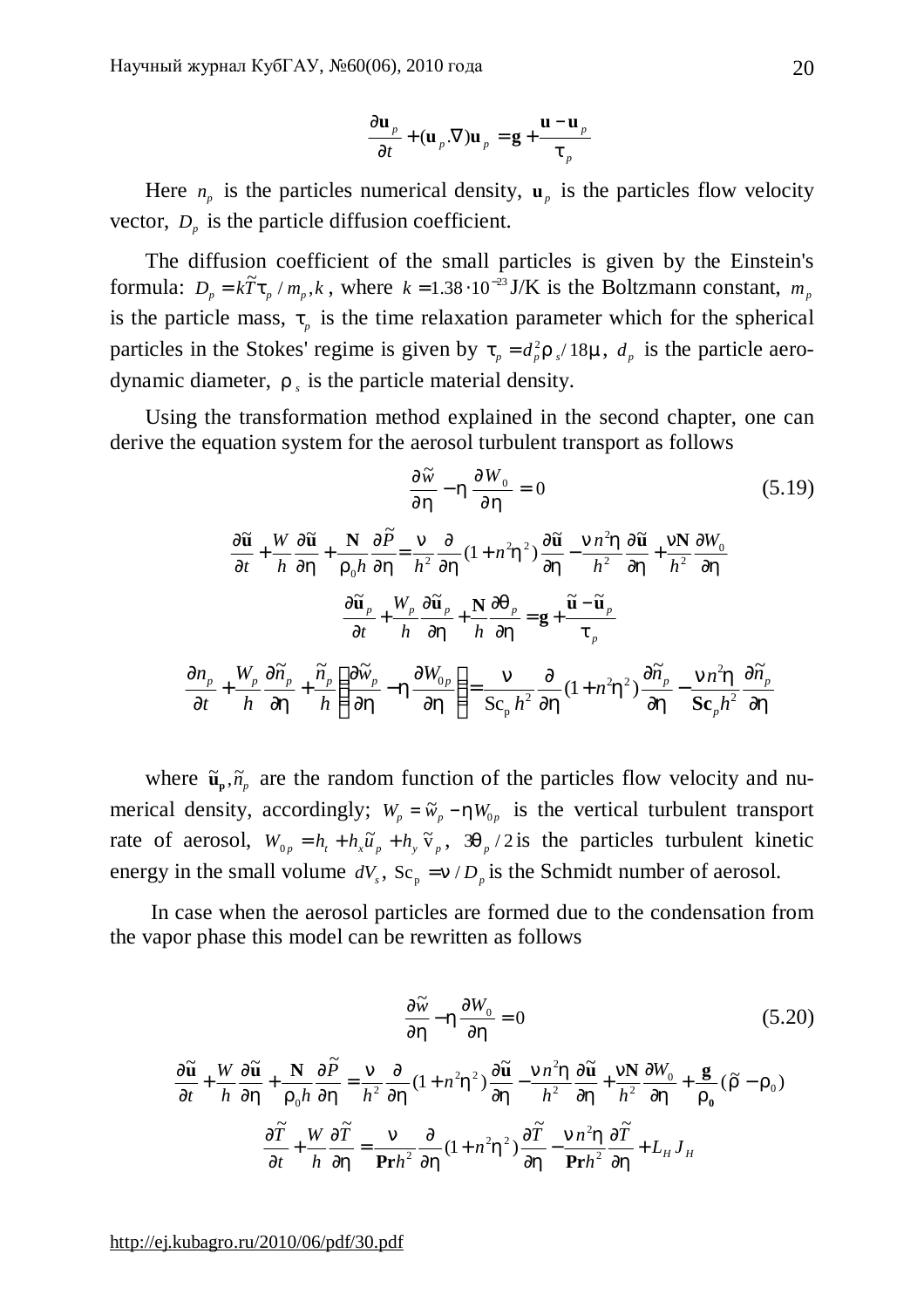$$
\frac{\partial \widetilde{f}}{\partial t} + \frac{W}{h} \frac{\partial \widetilde{f}}{\partial h} = \frac{n}{\text{Sch}^2} \frac{\partial}{\partial h} (1 + n^2 h^2) \frac{\partial \widetilde{f}}{\partial h} - \frac{n n^2 h}{\text{Sch}^2} \frac{\partial \widetilde{f}}{\partial h} - J_H
$$
\n
$$
\frac{\partial \widetilde{\mathbf{u}}_p}{\partial t} + \frac{W_p}{h} \frac{\partial \widetilde{\mathbf{u}}_p}{\partial h} + \frac{N}{h} \frac{\partial q_p}{\partial h} = \mathbf{g} + \frac{\widetilde{\mathbf{u}} - \widetilde{\mathbf{u}}_p}{t_p}
$$
\n
$$
\frac{\partial n_p}{\partial t} + \frac{W_p}{h} \frac{\partial \widetilde{n}_p}{\partial h} + \frac{\widetilde{n}_p}{h} \left( \frac{\partial \widetilde{w}_p}{\partial h} - h \frac{\partial W_{0p}}{\partial h} \right) =
$$
\n
$$
= \frac{n}{\text{Sc}_p h^2} \frac{\partial}{\partial h} (1 + n^2 h^2) \frac{\partial \widetilde{n}_p}{\partial h} - \frac{n n^2 h}{\text{Sc}_p h^2} \frac{\partial \widetilde{n}_p}{\partial h} + \frac{r_0 J_H}{m_p}
$$

Here  $r_0 c_p L_H$  is the latent heat,  $r_0 J_H$  is the rate of the phase transition which depends on the air temperature and vapor pressure as  $J_H = J_H(\tilde{T}, p_v)$ ,  $p_v = \tilde{r} f R_v \tilde{T}$ , here  $R_v$  is the gas constant of the vapor phase.

To estimate the Brownian diffusion effect on the aerosol concentration profile in the turbulent boundary the problem about the aerosol turbulent transport over the industrial region has been solved [48]. As well known the emission for a large industrial region is a periodical function dependent on a daily, weekly and yearly human activity. For simplification let us conjecture that the emission has one maximum during day and one minimum during night, thus

$$
q(t) = q_0 + q_1 \cos w(t - t_m),
$$

where  $q_{0,1}$  are the emission parameters,  $t_m$  is the time of the maximal emission,  $w = 2p / t_d$ ,  $t_d$  *t*<sub>d</sub> is the astronomical day period. Note that the periodical emission function can be found for any large urban area. The main aerosol turbulent transport model in the neutral stratified flow can be derived from the last equation (5.19) used the method explained in section 5.1, hence

$$
\frac{\P{n_p}}{\P{t}} = D_p \frac{\P^2 n_p}{\P{V^2}} \tag{5.21}
$$

Taken into consideration the particles deposition on the ground rough surface the boundary conditions for the diffusion equation (5.21) can be written as follows

$$
z = r \therefore w_D n_p - D_p (1 + r^2 / I^2) \frac{\P n_p}{\P z} = q(t);
$$
  
\n
$$
t_d^{-1} \int_0^{t_d} n_p dt = N_0
$$
\n(5.22)

where  $w<sub>D</sub>$  is the deposition velocity,  $N<sub>0</sub>$  is the daily averaged particles numerical density.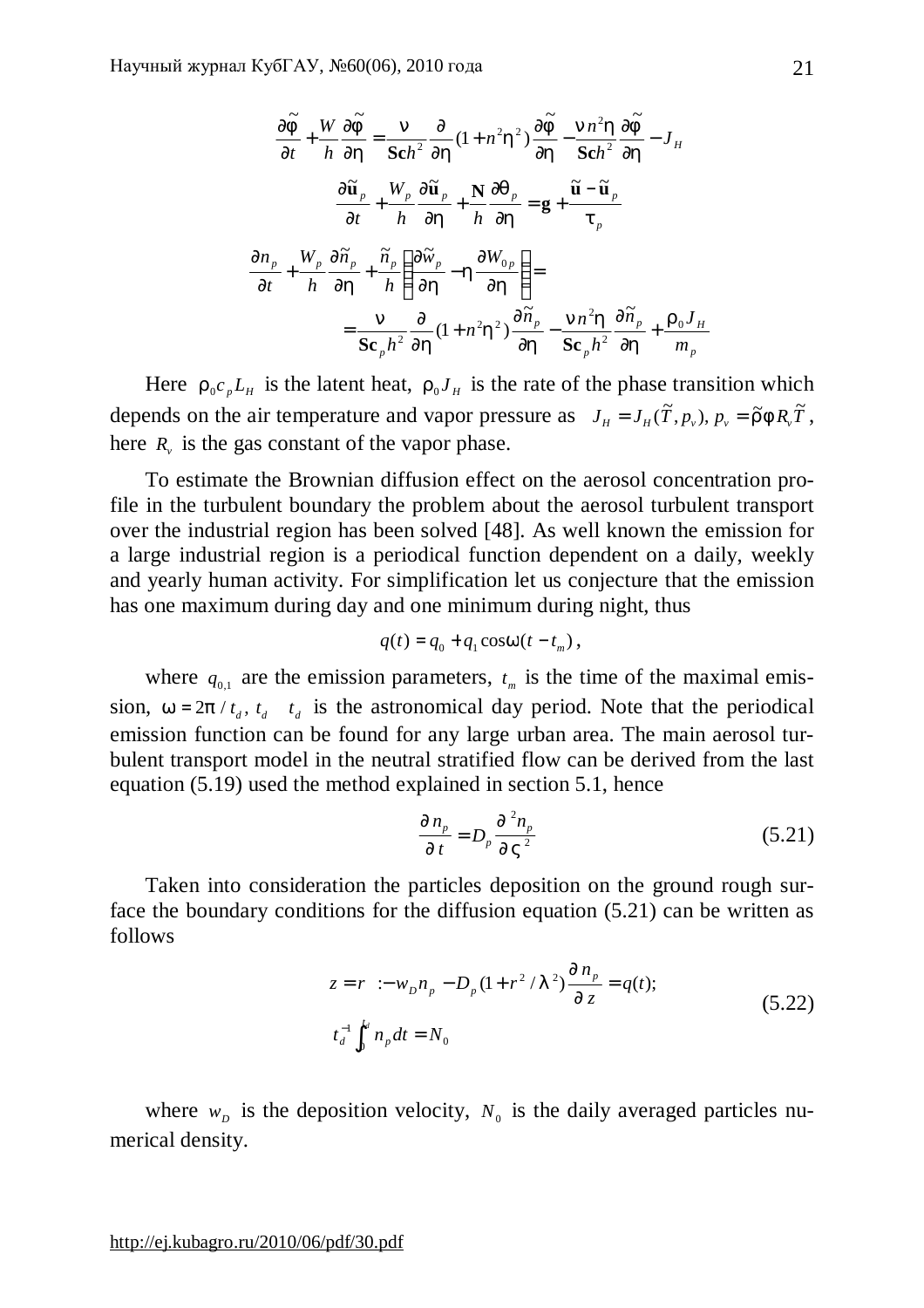The explicit solution of the problem (5.21-5.22) can be written in the form (see [48])

$$
n_{p} = N_{0} - \frac{(q_{0} - w_{D}N_{0})}{D_{p}\sqrt{1 + r^{2}/I^{2}}}(V - V_{r}) +
$$
  
+ 
$$
\frac{q_{1}Sc_{p}\cos J(t, V)}{\sqrt{(w_{D}Sc_{p} + kn_{r})^{2} + k^{2}n_{r}^{2}}}e^{-k(V - V_{r})}
$$
  

$$
J = \mathbf{V}(t - t_{m}) - k(V - V_{r}) - \arctan \frac{k n_{r}}{k n_{r} - w_{D} Sc_{p}}
$$
 (5.23)

where  $k = \sqrt{wSc_p/2n}$ ,  $n_r = n\sqrt{1 + r^2 / l^2}$ ,  $V_r = l \operatorname{Arsh}(r/l)$ .

The aerosol numerical concentration profiles computed on the equation (5.23) for  $t_i = 3.6.9,...,24$  h and for  $d_p = 2.5$ *m*,  $u_* = 0.1$  m/s are shown in Figure 5.12 (right). The aerosol concentration varies periodically and decreases with height increasing. The characteristic damping length can be estimated from condition  $k(V - V_r) \approx 1$ , it gives  $z_d \approx I \frac{\text{sh}[1/kI + \text{Arsh}(r/I)]}{I}$ . Thus, the aerosol numerical density profiles dependent on the main turbulent scale,  $l_0 \approx 8.71n / u_*$ , have the maximal damping height.

Using the asymptotic formula  $k(V - V_r) \approx kI \ln(z/r)$ , for  $z \ge d_r >> 1$ <sub>0</sub>, the concentration profile (5.23) can be simplified as follows

$$
n_{p} = N_{0} - \frac{q_{0} + w_{D} N_{0}}{D_{p} d_{r}} I_{0}^{2} \ln \frac{z}{d_{r}} + N_{1} \left(\frac{d_{r}}{z}\right)^{a} \cos J
$$
 (5.24)

where 0  $(t - t_m) - a \ln \frac{z}{t}$  - arctg *l*  $J = V(t - t_m) - a$  $r P_p$  *W D r p r*  $\frac{d}{dt}$  and  $\frac{d}{dt}$   $kd_r D_n - w$ *kd D d*  $(t - t_m) - a \ln \frac{z}{t}$  $= \mathbf{V}(t-t_m) - a \ln \frac{2}{d_r} - \arctg \frac{ka_r B_p}{kd_r D_n - w_p I_0}, \quad a = kI_0,$ 

 $^{2}$   $($   $\mu$   $\lambda$   $\Omega$   $\lambda$ <sup>2</sup>  $N_1 = q_1 I_0 / \sqrt{(w_p I_0 - kd_r D_p)^2 + (kd_r D_p)^2}$ ,  $d_r$  is the roughness length.

Neglected by the third term in the right part of the first equation (5.24) one can estimated the deposition velocity as

$$
w_D = D_p d_r / I_0^2 \ln(H_{\text{max}} / d_r) - q_0 / N_0, \qquad (5.25)
$$

where  $H_{\text{max}}$  is the aerosol penetration maximal height. In the case of zero emission at the normal atmospheric conditions, for the spherical particles and for  $H_{\text{max}}$  /  $d_r \approx 2.10^5$  the equation (5.25) leads to

$$
w_D \approx 0.05u_*^2 d_r / d_p \tag{5.26}
$$

Here  $w_p, u_*$  [m/s],  $d_r$  [m],  $d_p[m]$ . This formula is in a good agreement with the experimental data of Garland [138], and Sehemel [139].

<http://ej.kubagro.ru/2010/06/pdf/30.pdf>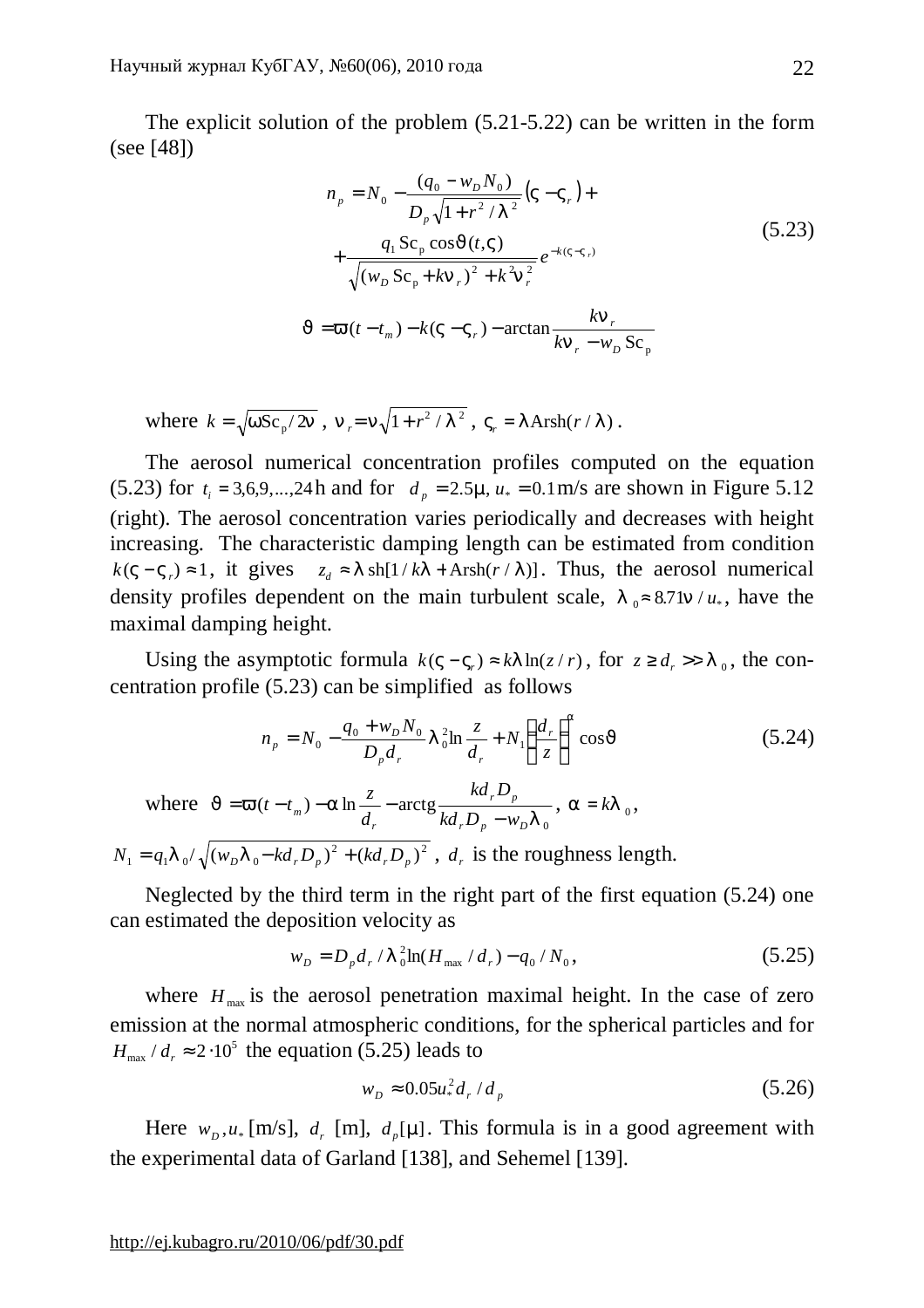

Figure 5.12: On the left side the temporal evaluation of the normalized emission (symbolized line), and aerosol numerical density (solid line); on the right - the normalized aerosol numerical concentration profiles calculated for  $t_i = 3,6,9,...,24h$ 

The aerosol numerical concentration scale in the surface layer can be estimated as

$$
N_0 = \frac{q_0 I_0}{kd_r D_p} S(e/e_0, b) \approx \frac{q_0 I_0 n S}{u_* d_r \sqrt{w D_p}}
$$
(5.27)  

$$
S = \frac{(e_0 / e)^2 - 1}{b + \sqrt{b^2 + (e_0 / e)^2 - 1}(1 + b^2)}
$$

Where  $e = N_1 / N_0$ ,  $e_0 = q_1 / q_0$ ,  $b = 1 - (kI_0)^{-1} \ln^{-1} (H_{\text{max}} / d_r)$  $b = 1 - (kI_0)^{-1} \ln^{-1} (H_{\text{max}} / d_r).$ 

Note that the form parameter *e* in the second equation (5.27) depends on the maximal and minimal aerosol numerical concentration over the ground surface,  $e = (N_{\text{max}} - N_{\text{min}})/(N_{\text{max}} + N_{\text{min}})$ . Thus as it follows from the first equation (5.27) the concentration turbulent scale is proportional to the emission and inversely proportional to the turbulent velocity scale.

The temporal evaluation of the normalized emission  $q(t)/q_0$  (marked line) and the normalized aerosol numerical density (solid line) over the ground surface computed on the equation (5.24) for  $e_0 = 0.8$ ;  $e = 0.6$ ;  $b = 0.95$  are shown in Figure 5.12 (left). As it can be noted, the maximal aerosol numerical density time has a shift from the maximal emission time. This delay depends on the Brownian diffusion parameter and deposition velocity as

$$
\Delta t_m = w^{-1} \arctg \frac{kd_r D_p}{kd_r D_p - w_D l_0}
$$
\n(5.28)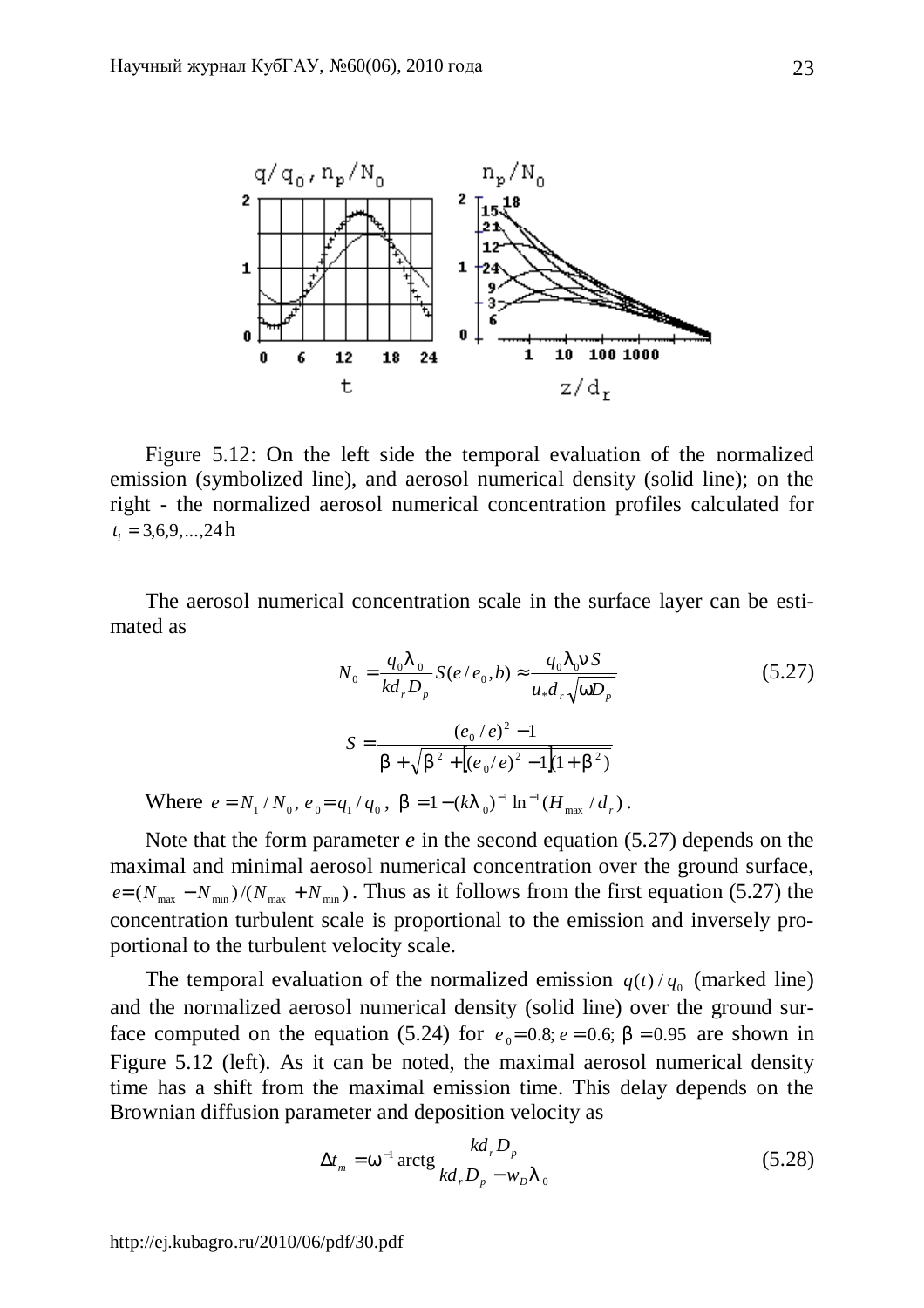The minimum of the time shift is for zero deposition velocity  $w_D = 0$ , and in this case  $\Delta t_m = w^{-1} p / 4 = t_d / 8$ , hence the maximum of the aerosol concentration is into 3 h after the maximal emission time.

Finally note, that as the Schmidt number for the atmospheric aerosols is a very large,  $Sc<sub>n</sub> \gg 1$ , thus the characteristic damping scale is a very sensitive to the turbulent velocity scale and the aerosol particles size variations. The approximated formula for the damping length can be written as

$$
z_d \approx d_r \exp\left(c u_* / \sqrt{d_p}\right),\tag{5.29}
$$

Here  $d_p[m], u_*[cm/s], c \approx 0.6$ .

Therefore in the turbulent atmospheric flow there is a separation of the aerosol particles with height: the small particles penetrate in the high atmospheric layer and the heavy particles move in the bottom layer. But this separation not depends on the gravity acceleration and only on the Brownian diffusion parameter which is inverse proportional to the aerosol particles diameter.

Thus, there are several possibilities to find the Brownian diffusion effect on the aerosol numerical concentration profile (5.23): the maximum concentration time, the aerosol deposition velocity, the particles maximal penetration height and the numerical density scale are dependent on the particles diameter due to the Brownian diffusion.

(*To be continued*)

# **References**

- [1] Liepmann, H.W., The Rise and Fall of Ideas in Turbulence, *American Scientist*, **67**, pp. 221-228, 1979.
- [2] Amirkhanov, M.M, Lukashina, N.S. & Trunev, A. P., *Natural recreation resources, state of environment and economical and legal status of coastal resorts*, Publishing House "Economics", Moscow, 207 p., 1997 (in Russian).
- [3] Marchuk, G. I., *Mathematical Modelling in the Environmental Problem*, "Nauka", Moscow, 1982 (in Russian).
- [4] Borrell P.M., Borrell P., Cvitas T. & Seiler W., Transport and transformation of pollutants in the troposphere. *Proc. EUROTRAC Symp.*, SPB Academic Publishing, Hague, 1994.
- [5] Jaecker-Voirol A., Lipphardt M., Martin B., Quandalle, Ph., Salles, J., Carissimo, B., Dupont, E., Musson-Genon, L., Riboud, P.M., Aumont, B., Bergametti, G., Bey, I., Toupance, G., A 3D regional scale photochemical air quality model - application to a 3 day summertime episode over Paris*, Air Pollution IV. Monitoring, Simulation and Control,* eds. B. Caussade, H. Power & C.A. Brebbia, Comp. Mech. Pub., Southampton, pp. 175-194, 1996.
- [6] Borrego, C., Coutinho, M., Carvalho, A.C.& Lemos, S., A modelling package for air quality management in Lisbon, *Air Pollution V. Modelling, Monitoring and Management,* eds. H. Power, T. Tirabassi & C.A. Brebbia, CMP, Southampton-Boston, pp. 35-44, 1997.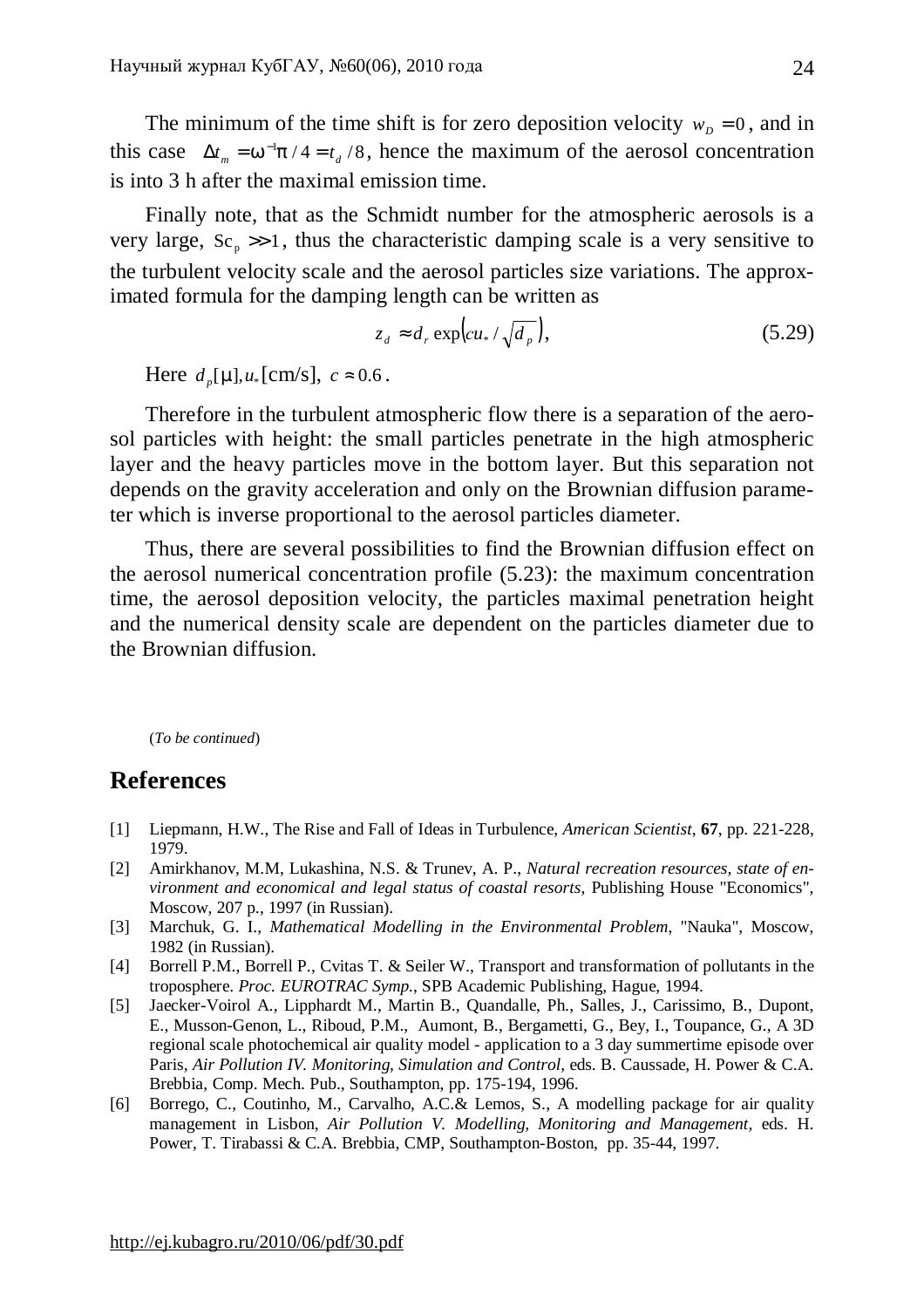- [7] Bozo, L.& Baranka, G., Air quality modelling over Budapest, *Air Pollution IV. Monitoring, Simulation and Control,* eds. B. Caussade, H. Power & C.A. Brebbia, Comp. Mech. Pub., Southampton, pp. 31-36, 1996.
- [8] Marchuk, G.I. & Aloyan, A.E., Global Admixture Transport in the Atmosphere, *Proc. Rus. Acad. Sci., Phys. Atmosphere and Ocean*, **31**, pp. 597-606, 1995.
- [9] Moussiopoulos N., Air pollution models as tools to integrate scientific results in environmental policy, *Air Pollution III, Vol.1. Theory and Simulation,* eds. H. Power, N. Moussiopoulos & C.A. Brebbia, Comp. Mech. Publ., Southampton, pp.11-18, 1995.
- [10] Pekar M., *Regional models LPMOD and ASIMD. Algorithms, parametrization and results of application to Pb and Cd in Europe scale for 1990*, EMEP/MSC-E Report 9/96, Aug, 78 p., 1996.
- [11] Carruthers, D.J, Edmunds, H.A., McHugh, C.A., Riches, P.J. & Singles, R.J., ADMS Urban an integrated air quality modelling system for local government, *Air Pollution V. Modelling, Monitoring and Management,* eds. H. Power, T. Tirabassi & C.A. Brebbia, CMP, Southampton-Boston, pp. 45-58, 1997.
- [12] Ni Riain, C., Fisher, B., Martin, C. J. & Littler J., Flow field and Pollution Dispersion in a Central London Street, *Proc. of the 1st Int. Conf. on Urban Air Quality: Monitoring and Modelling*, ed. R. S. Sokhi, Kluwer Academic Publishers, pp. 299-314, 1998.
- [13] Lukashina, N.S. & Trunev, A. P., *Principles of Recreation Ecology and Natural Economics,* Russian Academy of Sciences, Sochi, 273 p., 1999 (in Russian).
- [14] Lukashina, N.S., Amirkhanov, M.M, Anisimov, V.I. & Trunev, A.P., Tourism and environmental degradation in Sochi, Russia, *Annals of Tourism Research*, **23,** pp. 654-665, 1996.
- [15] Lenhart, L. & Friedrich, R. European emission data with high temporal and spatial resolution, *Air Pollution III Vol.2: Air Pollution Engineering and management*, eds. H. Power, N. Moussiopoulos & C.A. Brebbia. Comp. Mech. Pub., Southampton, pp.285-292, 1995.
- [16] Oke, T.R., Street design and urban canopy layer climate, *Energy and Buildings,* **11,** pp. 103-111, 1988.
- [17] Zilitinkevich, S. Non-local turbulent transport: pollution dispersion aspects of coherent structure of convective flows, Air Pollution III, Vol.1. Air Pollution Theory and Simulation, eds. H. Power, N. Moussiopoulos & C.A.Brebbia, Comp. Mech. Publ., Southampton, рр.-53-60, 1995.
- [18] Arya, S. P., *Introduction to Micrometeorology*, Academic Press, San Diego, 307 p., 1988.
- [19] Stull, R. B, *An Introduction to Boundary Layer Meteorology*, Kluwer Academic Publishers, Dordrecht, 666 p., 1988.
- [20] Kaimal, J. C.& Finnigan, J. J., *Atmospheric Boundary Layer Flows: Their Structure and Measurements*, Oxford University Press, 289 p., 1994.
- [21] Monin, A.S. & Obukhov, A.M., Basic Laws of Turbulent Mixing in the Atmospheric surface layer, *Trudy Geofiz. Inst. Akad. Nauk SSSR* **24** (151), pp. 163-187, 1954.
- [22] Monin, A. S., The Atmospheric Boundary Layer, *Ann. Rev. Fluid Mech*., **22**, 1970.
- [23] Businger, J.A., Wyangaard, J.C., Izumi, Y. & Bradley, E.F. Flux Profile Relationships in the Atmospheric Surface Layer, *J. Atmos. Sciences*, **28.** pp.181-189, 1971.
- [24] Businger, J. A., A Note on the Businger-Dyer Profile, *Boundary-Layer Meteorol.*, **42,** pp. 145– 151, 1988.
- [25] Yaglom, A.M., Data on Turbulence Characteristics in the Atmospheric Surface Layer, *Izv. Acad. Sci. USSR, Phys. Atmosphere and Ocean,* **10**, pp. 566-586, 1974.
- [26] Dyer, A. J., A Review of Flux-Profile Relationships, *Boundary-Layer Meteorol.*, **7,** pp. 363–372, 1974.
- [27] Van Ulden, A. & Holtslag, A. A. M., Estimation of Atmospheric Boundary Layer Parameters for Diffusion Applications, *J. Clim. Appl. Meteorol*,. **24,** pp. 1196–1207, 1985.
- [28] Hanjalic, K.& Launder, B. E., A Reynolds Stress Model of Turbulence and its Application to Thin Shear Flows, *J. Fluid Mech*, **52,** pp. 609–638, 1972.
- [29] Rodi, W. Calculation of Stably Stratified Shear-layer Flows with a Buoyancy-extended *k* − *e* Turbulence Model, *Turbulence and Diffusion in Stable Environments*, ed. J. C. R. Hunt, Clarendon Press, Oxford, pp. 111–143, 1985.
- [30] Mellor, G. L. & Yamada, T. A, Hierarchy of Turbulence Closure Models for Planetary Boundary Layers, *J. Atmos. Sci*., **31,** pp. 1792–1806, 1974.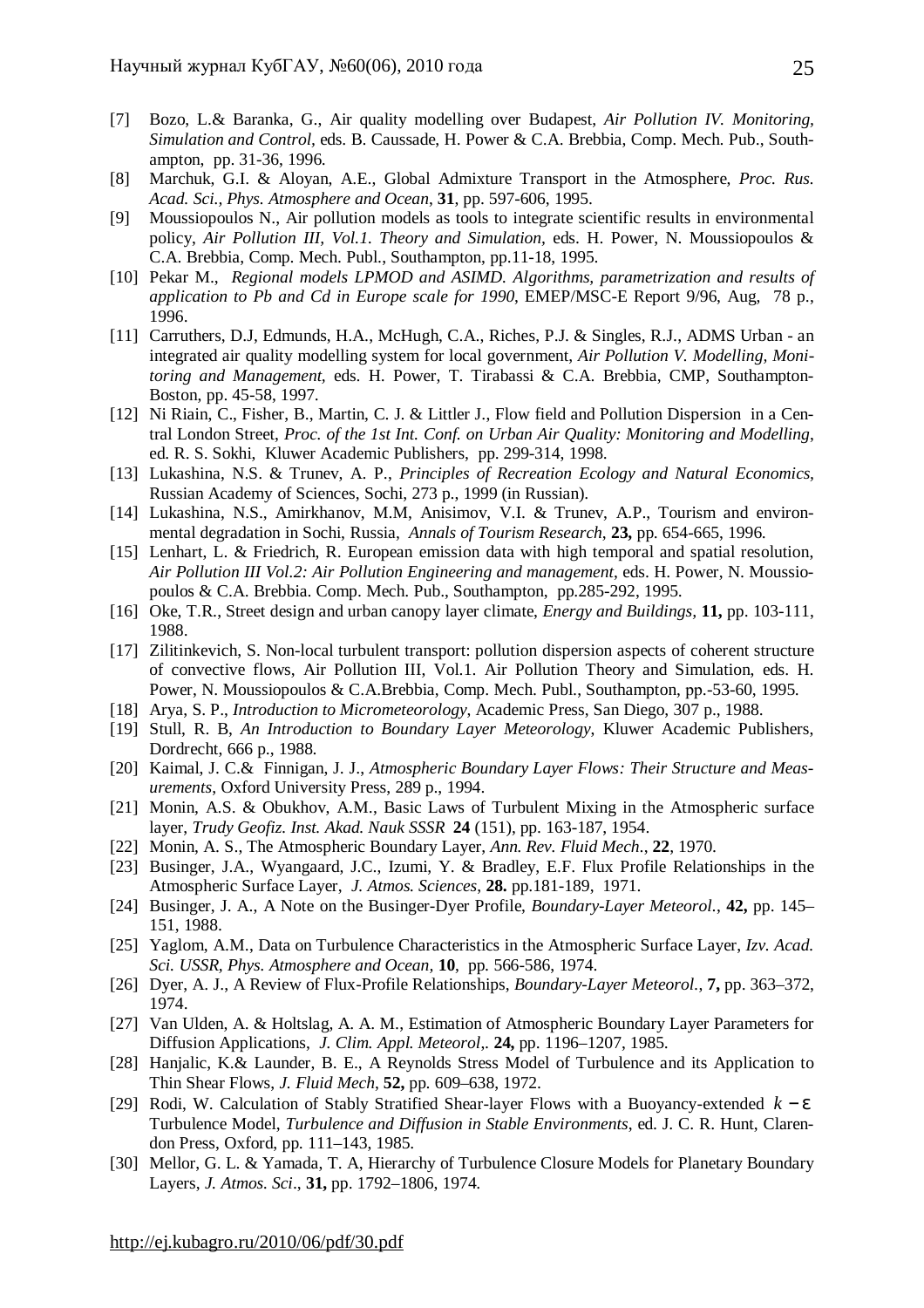- [31] Mellor, G. L. & Yamada, T., Development of a Turbulence Closure Model for Geophysical Fluid Problems, *Rev. Geophys. Space Phys*., **20,** pp.851–875, 1982.
- [32] Wyngaard, J. C. & Cote, O. R., The Evolution of a Convective Planetary Boundary Layer –a Higher-order-closure Model Study, *Boundary-Layer Meteorol*., **7,** pp. 289–308, 1974.
- [33] Zeman, O. & Lumley, J. L., Modelling Buoyancy Driven Mixed Layers, *J. Atmos. Sci*., **33,**  pp.1974–1988, 1976.
- [34] Deardorff, J. W. & Willis, G. E., Further Results from a Laboratory Model of the Convective Boundary Layer, *Boundary-Layer Meteorol*, **32,** pp. 205–236, 1985.
- [35] Enger, L., A Higher Order Closure Model Applied to Dispersion in a Convective PBL, *Atmos. Environ*., **20,** pp. 879–894, 1986.
- [36] Holt, T. & Raman, S., A Review and Comparative Evaluation of Multilevel Boundary Layer Parameterisations for First Order and Turbulent Kinetic Energy Closure Schemes, *Rev. Geophys. Space Phys.*, **26,** pp. 761–780, 1988.
- [37] Danilov, S.D., Koprov, B. M. & Sazonov, L. A., Atmospheric Boundary Layer and the Problem of Its Description (Review), *Proc. Rus. Acad. Sci., Phys. Atmosphere and Ocean*, **31**, pp. 187- 204, 1995.
- [38] Hurley, P. J., An Evaluation of Several Turbulence Schemes for the Prediction of Mean and Turbulent Fields in Complex Terrain, *Boundary-Layer Meteorol*., **83,** pp. 43–73, 1997.
- [39] Reynolds, O., On the dynamically theory of incompressible viscous fluids and the determination of the criterion, *Philos. Trans. R. Soc. London*, **A 186,** 123, 1895.
- [40] Boussinesq, J., Theorie de l'ecoulement tourbillat, *Mem. Pres. Acad. Sci.*, **23**, p. 46, 1877.
- [41] Prandtl, L., Bericht uber untersuchungen zur ausgebildeten turbulenz, *Z. Angew. Math. Mech*., **5**, pp.136-139, 1925.
- [42] Prandtl, L., Neuere Ergebnisse der Turbulenzforschung, VDI -Ztschr., **77,** 5, p.105, 1933.
- [43] Kolmogorov, A.N., The Equations of Turbulent Motion in an Incompressible Fluid, *Izv. Acad. Sci. USSR, Phys*., **6,** pp. 56-58, 1942.
- [44] Apsley, D. D. & Castro, I. P., A Limited-Length-Scale-Model for the Neutral and Stable-Stratified Atmospheric Boundary Layer, *Boundary Layer Meteorol*., **83,** pp. 75–98, 1997.
- [45] Trunev, A. P., Diffuse processed in turbulent boundary layer over rough surface, *Air Pollution III, Vol.1. Theory and Simulation,* eds. H. Power, N. Moussiopoulos & C.A. Brebbia, Comp. Mech. Publ., Southampton, pp. 69-76, 1995.
- [46] Trunev, A. P., Similarity theory and model of turbulent dusty gas flow over large-scale roughness, *Abstr. of Int. Conf. On Urban Air Quality: Monitoring and Modelling*, University of Hertfordshire, Institute of Physics, London, p. 3.8, 1996.
- [47] Trunev, A. P., Similarity theory for turbulent flow over natural rough surface in pressure and temperature gradients, *Air Pollution IV. Monitoring, Simulation and Control,* eds. B. Caussade, H. Power & C.A. Brebbia, Comp. Mech. Pub., Southampton, pp. 275-286, 1996.
- [48] Trunev, A. P., Similarity theory and model of diffusion in turbulent atmosphere at large scales, *Air Pollution V. Modelling, Monitoring and Management,* eds. H. Power, T. Tirabassi & C.A. Brebbia, CMP, Southampton-Boston, pp. 109-118, 1997.
- [49] Klebanoff, P. S., Characteristics of turbulence in a boundary layer with zero pressure gradient, *NACA Tech. Note*, **3178**, 1954.
- [50] Laufer, J., The structure of turbulence in fully developed pipe flow, *NACA Tech. Note*, **2954**, 1954.
- [51] Cebeci, T. & Bradshaw, P., *Physical and Computational Aspects of Convective Heat Transfer*, Springer-Verlag, NY, 1984.
- [52] Cantwell, Brian J., Organized motion in turbulent flow, *Ann. Rev. Fluid Mech*., **13**, pp. 457-515, 1981.
- [53] Kuroda, A., *Direct Numerical Simulation of Couette-Poiseuille Flows*, Dr. Eng. Thesis, the University of Tokyo, Tokyo, 1990.
- [54] Coleman, G.N., Ferziger, J. R. & Spalart, P. R., A numerical study of the turbulent Ekman layer, *J. Fluid Mech*., **213**. pp.313-348, 1990.
- [55] Trunev, A. P. & Fomin, V. M., Continual model of impingement erosion, *J. Applied Mech. Tech. Phys*., **6**, pp. 113-120, 1985.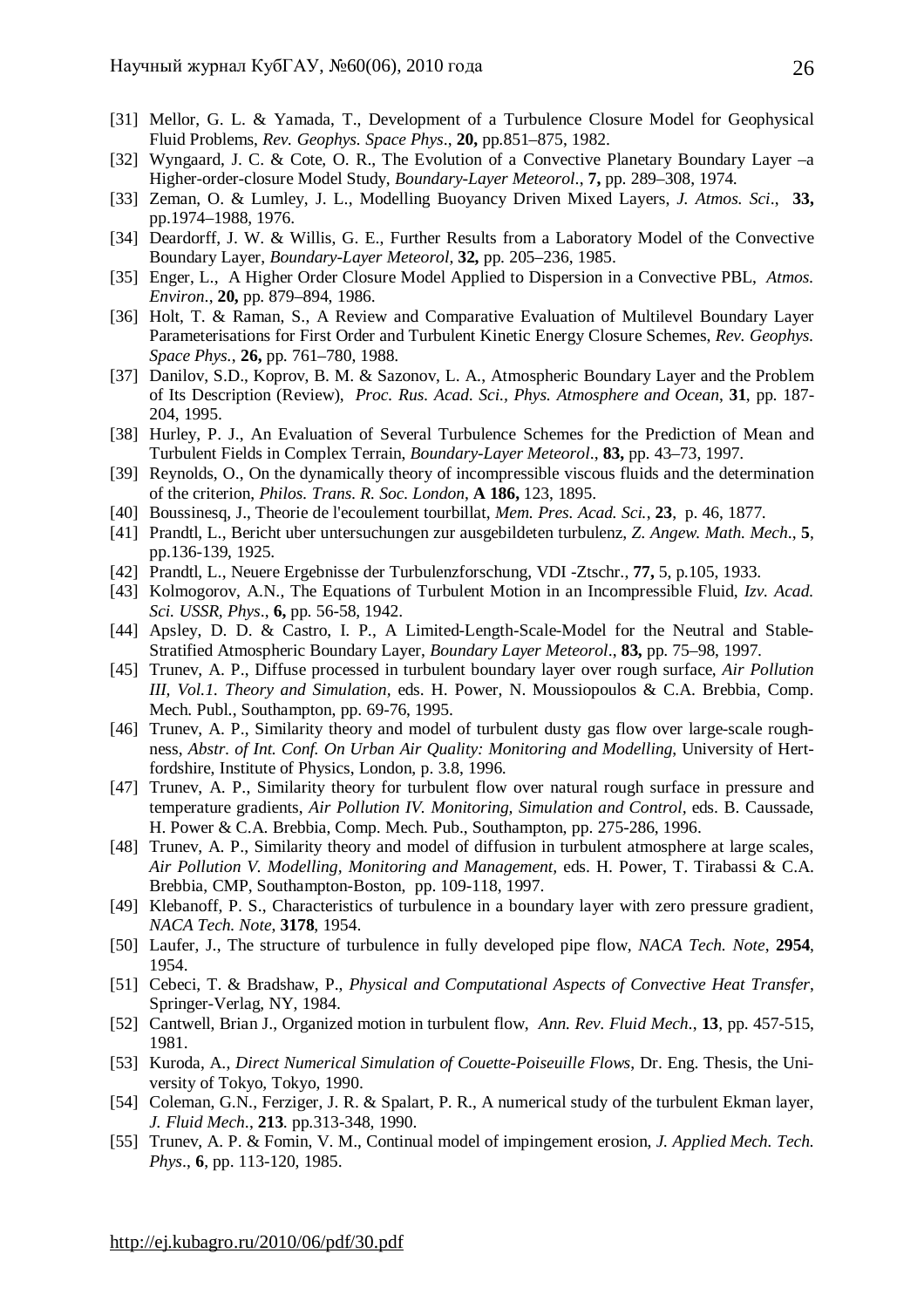- [56] Trunev, A. P., *Research of bodies erosion distraction in gas flows with admixture particles*, Ph.D. Thesis, Inst. Theoretical and Appl. Mech., Novosibirsk, 1986.
- [57] Nikolaevskii, V.N., The space averaging in the turbulence theory, *Vortexes and Waves,* ed. V.N. Nikolaevskii, Mir, Moscow, pp. 266-335, 1984 (in Russian).
- [58] Landau, L.D. & Lifshitz, E. M., *Hydrodynamics*, 3rd ed., Nauka, Moscow, 1986 (in Russian).
- [59] Pulliam, T. H. & Steger, J. L., Implicit Finite-Difference Simulations of three-dimensional Compressible Flow, *AIAA Journal*, **18,** p. 159, 1980.
- [60] Hirschel, E.H. & Kordulla, W., *Shear Flow in Surface-Oriented Coordinates*, Friedr. Vieweg & Sohn, Wiesbaden, 1986.
- [61] Schlichting, H., *Boundary Layer Theory*, McGraw-Hill, NY, 1960.
- [62] Kutateladze, S.S., *The Wall Turbulence*, Nauka, Novosibirsk, 1973 (in Russian).
- [63] Hairer, E., Norsett, S.P. & Wanner, G., *Solving Ordinary Differential Equations 1. Nonstiff Problems*, Springer-Verlag, Berlin, 1987.
- [64] Cantwell, B. J., Coles, D. E. & Dimotakis, P. E., Structure and entrainment in the plane of symmetry of a turbulent spot, *J. Fluid Mech.*, **87**, pp. 641-672, 1978.
- [65] Van Driest, E.R., On turbulent flow near a wall, *J. Aero. Sci*., **23.** p.1007, 1956.
- [66] Kuroda, A., Kasagi, N. & Hirata, M., A Direct Numerical Simulation of the Fully Developed Turbulent Channel Flow, *Proc. Int. Symp. on Computational Fluid Dynamics*, Nagoya, pp. 1174-1179, 1989.
- [67] Nagano, Y., Tagawa, M. & Tsuji, T., Effects of Adverse Pressure Gradients on Mean Flows and Turbulence Statistics in a Boundary Layer, *Proc. 8th Symposium on Turbulent Shear Flows*, 1992.
- [68] Nagano, Y., Kasagi, N., Ota, T., Fujita, H., Yoshida, H. & Kumada, M., *Data-Base on Turbulent Heat Transfer*, Department of Mechanical Engineering, Nagoya Institute of Technology, Nagoya, DATA No. FW BL004, 1992.
- [69] Smith, R.W., *Effect of Reynolds Number on the Structure of Turbulent Boundary Layers*, Ph.D. Thesis, Princeton University, Princeton, NJ, 1994.
- [70] Kline, S.J , Reynolds, W.C., Schraub, F.A. & Runstadler P.W., The structure of turbulent boundary layers, *J. Fluid Mech.,* **30**, pp. 741-773, 1967.
- [71] Kriklivy, V.V., Trunev, A.P. & Fomin, V.M., Investigation of two-phase flow in channel with damaging wall*, J. Applied Mech. Tech. Phys*., **1**, pp. 82-87, 1985.
- [72] Trunev, A. P. & Fomin, V.M., Surface instability during erosion in the gas-particles stream, *J. Applied Mech. Tech. Phys*., **3**. pp. 78-84, 1986.
- [73] Trunev, A. P., Evolution of the surface relief at sputtering by ionic bombardment, *Interaction of nuclear particles with a rigid body*, Moscow, Vol.1, Part 1, pp. 83-85, 1989.
- [74] Blackwelder, R. F. & Eckelmann, H., Streamwise vortices associated with the bursting phenomena, *J. Fluid Mech.,* **94**, pp. 577-594, 1979.
- [75] Nikuradse, J., Strömungsgesetze in Rauhen Rohren, *ForschHft. Ver. Dt. Ing.*, p. 361, 1933.
- [76] Schlichting, H., Experimentelle Untersuchungen zum Rauhigkeits-problem, *Ing.-Arch,* **7**(1), pp.1-34, 1936.
- [77] Bettermann, D., Contribution a l'Etude de la Convection Force Turbulente le Long de Plaques Regueuses, *Int. J. Heat and Mass Transfer*, **9,** p. 153, 1966.
- [78] Millionschikov, M.D., *Turbulent flows in the boundary layer and in the tubes*, Nauka, Moscow, 1969 (in Russian).
- [79] Dvorak, F. A., Calculation of Turbulent Boundary Layer on Rough Surface in Pressure Gradient, *AIAA Journal*, **7,** 1969.
- [80] Dirling, R.B., Jr., A Method for Computing Roughwall Heat-Transfer Rate on Re-Entry Nose Tips, *AIAA Paper*, **73-763**, 1973.
- [81] Simpson, R. L., A Generalized Correlation of Roughness Density Effect on the Turbulent Boundary Layer, *AIAA Journal,* **11**, pp. 242-244, 1973.
- [82] Donne, M. & Meyer, L., Turbulent Convective Heat Transfer from Rough Surfaces with Two-Dimensional Rectangular Ribs, *Int. J. Heat Mass Transfer,* **20,** pp. 583-620 , 1977.
- [83] Coleman, H. W., Hodge, B. K. & Taylor, R. P., A Revaluation of Schlichting's Surface Roughness Experiment, *J. Fluid Eng*., **106,** pp. 60-65, 1984.
- [84] Clauser, F., The Turbulent Boundary Layer, *Advances in Applied Mechanics*, **4,** pp.1-51, 1956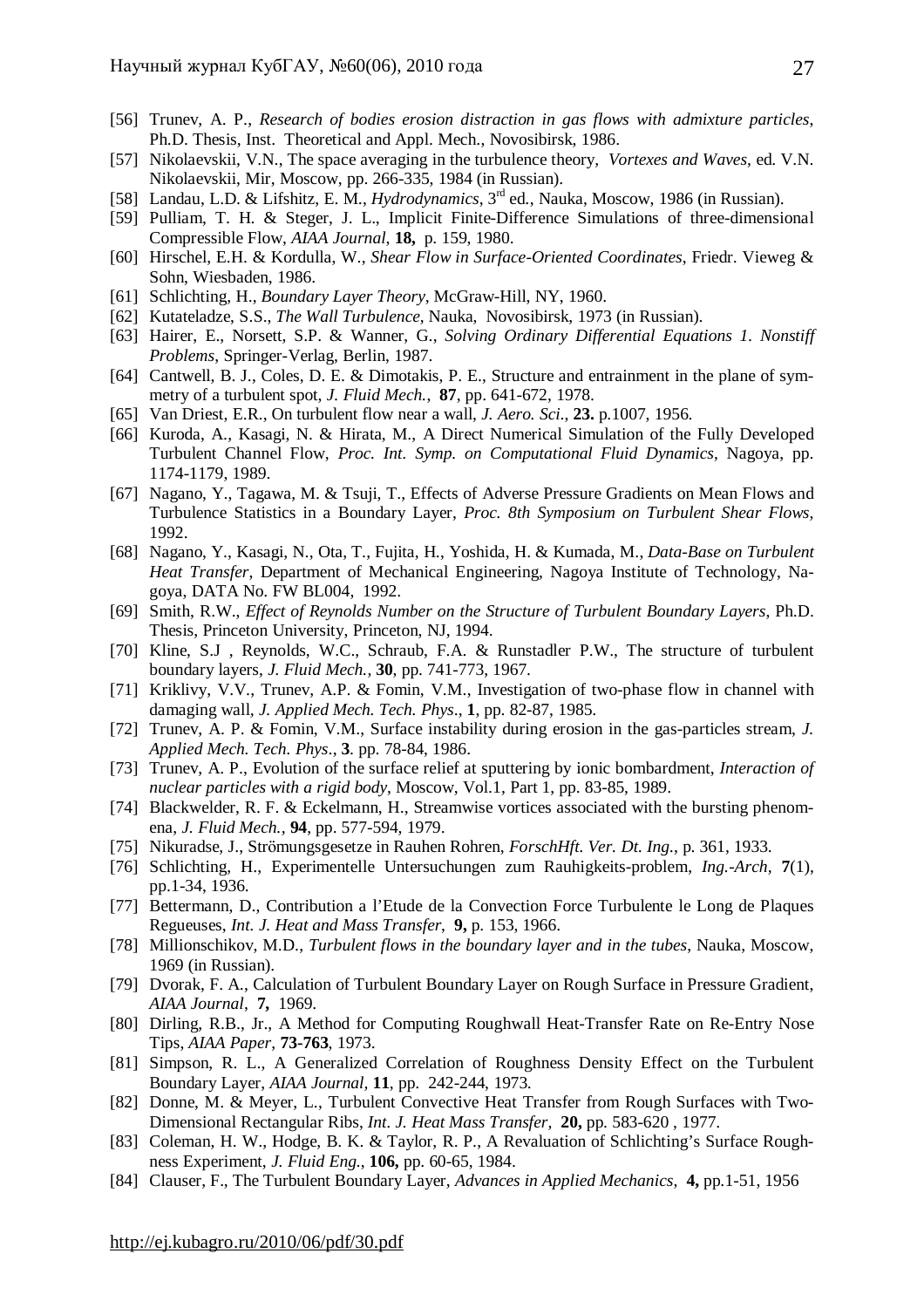- [85] Grabov, R. M. & White, C. O., Surface Roughness Effects on Nose Tip Ablation Characteristics, *AIAA Journal,* **13,** pp. 605-609, 1975.
- [86] Sigal, A. & Danberg, J. E., New Correlation of Roughness Density Effect on the Turbulent Boundary Layer, *AIAA Journal*, **25**, pp.554-556, 1990.
- [87] Kind, R. J. & Lawrysyn, M. A., Aerodynamic Characteristics of Hoar Frost Roughness, *AIAA Journal*, **30**, pp. 1703-7, 1992.
- [88] Gargaud, I. & Paumard, G., *Amelioration du transfer de chaleur par l'emploi de surfaces corruguees*, CEA-R-2464, 1964.
- [89] Draycott, A. & Lawther, K.R., Improvement of fuel element heat transfer by use of roughened surface and the application to a 7-rod cluster, *Int. Dev. Heat Transfer*, Part III, pp. 543-52, ASME, NY. 1961.
- [90] Möbius, H., Experimentelle Untersuchung des Widerstandes und der Gschwindig-keitsverteilung in Rohren mit regelmäßig angeordneten Rauhigkeiten bei turbulenter Strömung, *Phys. Z.,* **41**, pp. 202-225, 1940
- [91] Chu, H. & Streeter, V.L., *Fluid flow and heat transfer in artificially roughened pipes,* Illinois Inst. of Tech. Proc., No. 4918, 1949.
- [92] Koch, R., Druckverlust und Wärmeübergang bei verwirbelter Strömung, *ForschHft. Ver. Dt. Ing*., Series B, **24**, pp. 1-44, 1958.
- [93] Skupinski, E., *Wärmeübergang und Druckverlust bei künstlicher Verwirbelung und künstlicher Wandrauhigkeiten*, Diss. Techn. Hochschule, Aachen, 1961.
- [94] Webb, R. L., Eckert, E.R.G. & Goldstein, R. J., Heat transfer and friction in tubes with repeatedrib roughness, *Int. J. Heat Mass Transfer,* **14**, pp. 601-617, 1971.
- [95] Fuerstein, G. & Rampf, G., Der Einfluß rechteckiger Rauhigkeiten auf den Wärmeübergang und den Druckabfall in turbulenter Ringspaltströmung, *Wärme- und Stoffübertragung*, **2** (1), pp.19- 30, 1969.
- [96] Sams, E.W., *Experimental investigation of average heat transfer and friction coefficients for air flowing in circular tubes having square-thread-type roughness,* NACA RME 52 D 17, 1952.
- [97] Fedynskii, O. S., Intensification of heat transfer to water in annular channel, *Problemi Energetiki, Energ. Inst. Akad. Nauk USSR*, 1959 (in Russian).
- [98] Watson, M.A.P., *The performance of a square rib type of heat transfer surface,* CEGB RD/B/N 1738, Berkeley Nuclear Laboratories, 1970.
- [99] Kjellström, B. & Larsson, A. E., *Improvement of reactor fuel element heat transfer by surface roughness*, AE-271, 1967, Data repoted by Dalle Donne & Meyer (1977).
- [100] Savage, D.W. & Myers, J.E., The effect of artificial surface roughness on heat and momentum transfer, *A.I.Ch.E.J*., **9**, pp.694-702, 1963.
- [101] Sheriff, N., Gumley, P. & France, J., *Heat transfer characteristics of roughened surfaces,* UKAEA, TRG Report 447 (R), 1963.
- [102]Massey, F.A., *Heat transfer and flow in annuli having artificially roughened inner surfaces*, Ph. D. Thesis, University of Wisconsin, 1966.
- [103] Nunner, W., Wärmeübergang und Druckabfall in rauhen Rohren, *ForschHft. Ver. Dt. Ing*., p. 455, 1956.
- [104]Lawn, C. J. & Hamlin, M. J., *Velocity measurements in roughened annuli*, CEGB RD/B/N 2404, Berkley Nuclear Laboratories, 1969
- [105] Stephens, M. J., *Investigations of flow in a concentric annulus with smooth outer wall and rough inner wall,* CEGB RD/B/N 1535, Berkley Nuclear Laboratories, 1970.
- [106] Perry, A.E. & Joubert, P.N., Rough-Wall Boundary Layers in Adverse Pressure Gradients, *J. Fluid Mech*., **17**, pp.193-211, 1963.
- [107] Antonia, R.A. & Luxton, R.E., The Response of a Turbulent Boundary Layer to a Step Change in Surface Roughness, Pt. 1. Smooth to Rough, *J. Fluid Mech*., **48**, pp. 721-762. 1971
- [108] Antonia, R.A. & Wood, D.H., Calculation of a Turbulent Boundary layer Downstream of a Step Change in Surface Roughness, *Aeronautical Quarterly*, **26**, pp. 202-210, 1975.
- [109] Pineau, F., Nguyen, V. D., Dickinson, J. & Belanger, J., Study of a Flow Over a Rough Surface with Passive Boundary-Layer Manipulators an Direct Wall Drag Measurements, *AIAA Paper*, **87-0357,** 1987.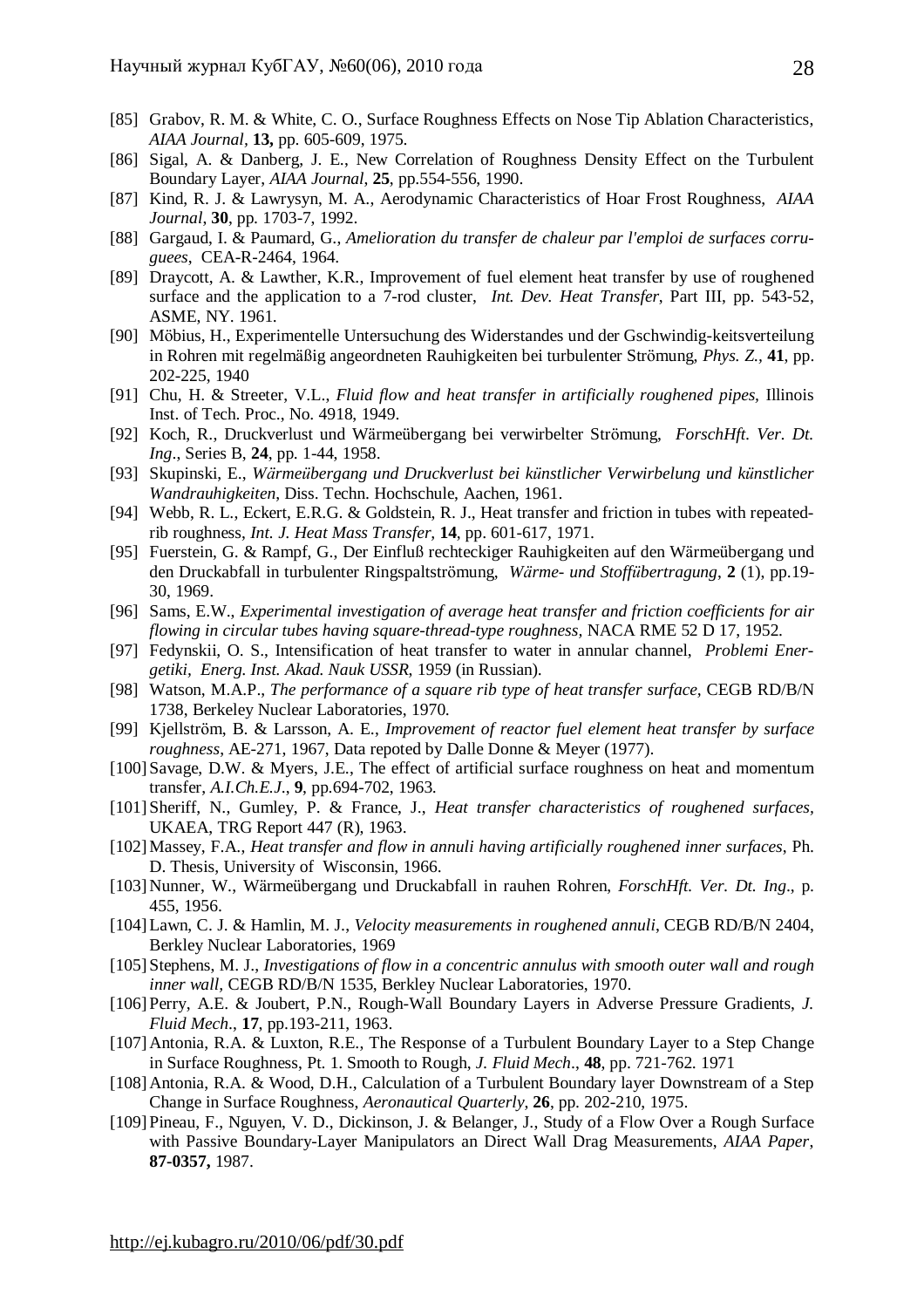- [110] Osaka, H. & Mochizuki, S., Mean Flow Properties of a d-type Rough Wall Boundary Layer in a Transitionally Rough and a Fully Rough Regime, *Trans. JSME ser. B,* .**55**, pp. 640-647, 1989.
- [111]Byzova, N.L., Ivanov, V.N. & Garger, E.K., *Turbulence in the Atmospheric Boundary Layer*, Leningrad, Hydrometeoizdat, 1989 (in Russian).
- [112]Jackson, P.S., On the displacement height in the logarithmic wind profile. *J. Fluid Mech*., **111**, pp. 15-25, 1981.
- [113]Wieringa, J., Updating the Davenport Roughness Clarification. J. Wind Engineer, *Industl. Aerodyn*, **41**, pp. 357–368, 1992.
- [114] Bottema, M., Parameterization of aerodynamic roughness parameters in relation with air pollutant removal efficiency of streets, *Air Pollution III, Vol.2. Air Pollution Engineering and Management*, eds. H. Power, N. Moussiopoulos & C. A. Brebbia, Comp. Mech. Publ., Southampton, pp. 235-242, 1995.
- [115] Kutateladze, S. S., *Similarity Analysis in the Thermal-physics*, Novosibirsk, Nauka, 1982 (in Russian).
- [116] Kim, J., Investigation of Heat and Mass Transport in Turbulent Flows via Numerical Simulation, *Transport Phenomena in Turbulent Flows: Theory, Experiment and Numerical Simulation*, eds. M. Hirata & N. Kasagi, Hemisphere Publishing Corp., Washington, D. C., pp. 157-170, 1988.
- [117] Hogstrom, U., Review of Some Basic Characteristics of the Atmosphere Surface Layer, *Boundary-Layer Meteorol.,* **78**, pp. 215–246, 1996.
- [118]Beljaars, A. C. M. & Holtslag, A. A. M., Flux Parameterization over Land Surfaces for Atmospheric Models', *J. Appl. Meteorol.,* **30**, pp. 327–341, 1991.
- [119] Pugliese, S., Jaeger, M. & Occelli, R., Finite element modelling of plume dispersion in the lower part of the atmosphere, *Air Pollution IV. Monitoring, Simulation and Control*, eds. B. Caussade, H. Power & C.A. Brebbia, Comp. Mech. Pub. Southampton-Boston, 99-108. 1996
- [120]Lui, Jingmiao & Kotoda, Kazuo, Evaluation of Surface-Layer Wind Profiles With Heife Observations, *Boundary-Layer Meteorol.,* **83,** pp. 27–41, 1997.
- [121]Castillo, L., *Similarity analysis of turbulent boundary layers*, Ph. D. Thesis, The Graduate School of the State University of New York, Buffalo, 1997.
- [122]Clauser, F.H., Turbulent boundary layer in adverse pressure gradients, *J. Aeron. Sci*., **21**, pp. 91- 108, 1954.
- [123] Herring, H. & Norbury, J., Some experiments on equilibrium turbulent boundary layers in favourable pressure gradients, *J. Fluid mech.*, **27**, pp. 541-549, 1967.
- [124] Patel, V.C. & Head, M.R., Reversion of Turbulent to Laminar Flow, *J. Fluid. Mech*., **34,** pp. 371-392, 1968.
- [125] Detering, H. W. & Etling, D., Application of the E- *e* Turbulence Model to the Atmospheric Boundary Layer, *Boundary-Layer Meteorol,* **33,** pp. 113–133, 1985.
- [126]Rodi W. Examples of calculation methods for flow and mixing in stratified fluids // *Journal of Geophysical Research*. - 92. - No C5. - 1987. - P. 5305-5328.
- [127]Rodi, W., Examples of Turbulence Models for Incompressible Flows, *AIAA Journal*, **20**, pp. 872-879, 1982.
- [128] Hassan, A. A. & Crowther, J. M., Modelling of fluid flow and pollutant dispersion in a street canyon, *Proc. of the 1st Int. Conf. on Urban Air Quality: Monitoring and Modelling*, ed. R. S. Sokhi, Kluwer Academic Publishers, pp. 281-297, 1998.
- [129]Labatut, A., Cieslik, S., Lamaud, E., Fontan, J. & Druilhet, A., Parameterization of ozone and aerosol particle fluxes, *Air Pollution III, Vol.2. Air Pollution Engineering and Management*, eds. H. Power, N. Moussiopoulos & C. A. Brebbia, Comp. Mech. Publ., Southampton, pp. 141-149, 1995.
- [130] Paltridge, G.W. & Platt, C.M.R., *Radiative processes in meteorology and climatology*, Elsevier Scientific Publication Company, Amsterdam, Oxford, New York, 1976.
- [131] Jenkins, N., Legassick, W., Sadler, L. & Sokhi, R.S., Correlation between NO and NO<sub>2</sub> roadside concentrations, traffic volumes and local meteorology in major London route, *Air Pollution III, Vol.2. Air Pollution Engineering and Management*, eds. H. Power, N. Moussiopoulos & C. A. Brebbia, Comp. Mech. Publ., Southampton, pp. 405-412, 1995.